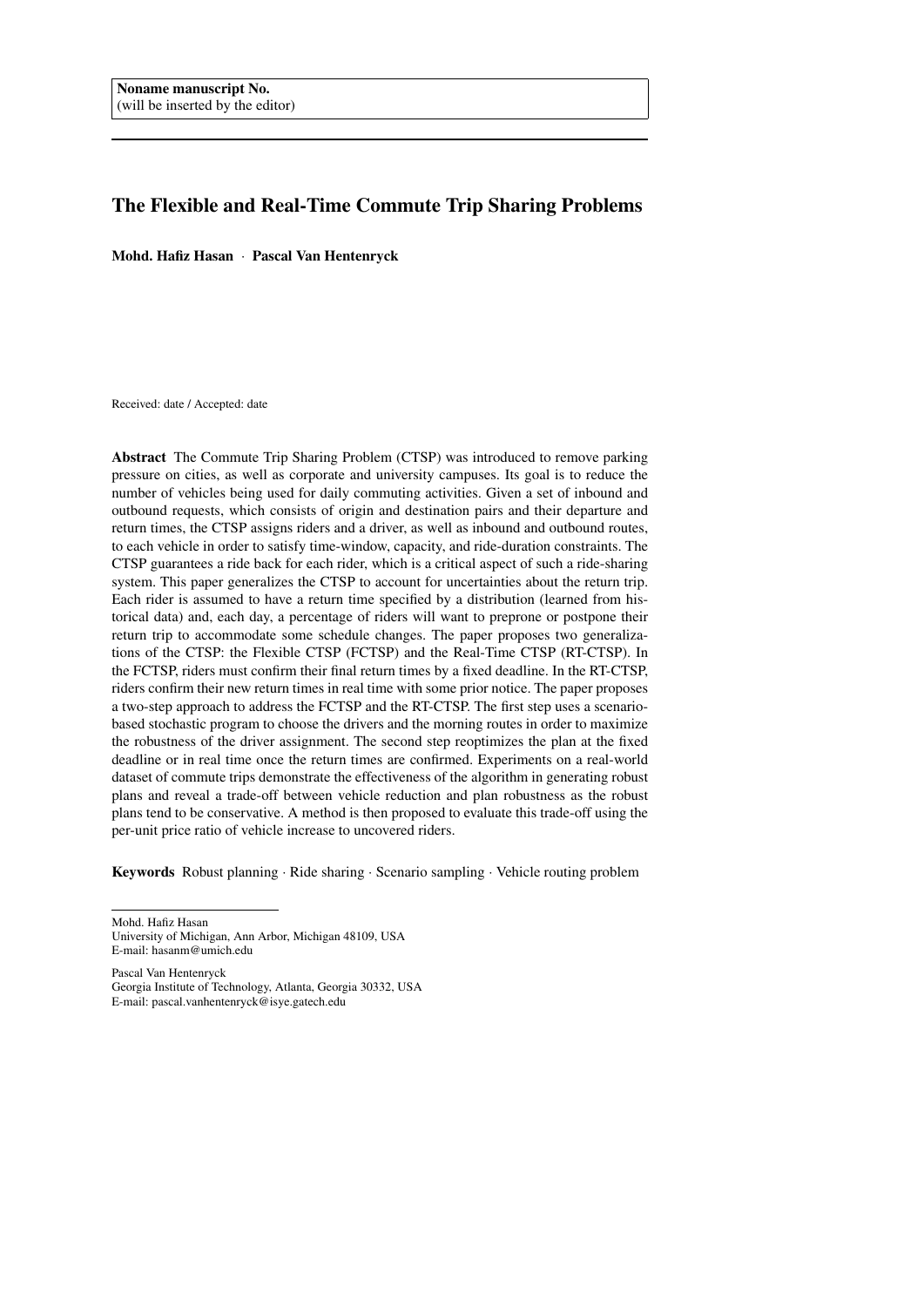### 1 Introduction

The Commute Trip Sharing Problem (CTSP) was introduced in [7] in an effort to reduce peak-hour traffic congestion and parking utilization for urban areas. It seeks an optimal routing plan that maximizes ride sharing for a set of commute trips. Each commuter makes two trip requests per day, one to the workplace and another back home. Each request has specific pickup and drop-off locations which must be visited in order, time windows describing allowable service times at each location, and a ride-duration limit. The routes must serve these trips exactly once according to their specifications while ensuring the capacity of the vehicles used is not exceeded. In addition to this, the vehicle drivers for any day are selected from the set of commuters; therefore, the set of drivers selected for the trips to the workplace must be identical to that for the return trips.

The CTSP is therefore a Vehicle Routing Problem (VRP) with time-window, capacity, pairing, precedence, ride-duration, and driver constraints. It is a generalization of the VRP with Time Windows (VRPTW) which is well known to be NP-hard [13]. It was solved in [7] using a three-stage approach which first clusters commuters according to their residential locations, searches exhaustively for all feasible ride-sharing routes within each cluster, and then solves a mixed-integer program (MIP) to optimize the selection of routes. Hasan et al. [8] then introduced a branch-and-price algorithm to solve the problem that uses column generation to search for feasible routes on demand.

This work generalizes the CTSP by considering a setting in which trip schedules are known in advance, however there are uncertainties associated with the return-trip schedules as they occur later in the day. More specifically, it introduces: (1) the Flexible CTSP (FCTSP) whereby commuters are required to confirm their return times by a fixed deadline and (2) the Real-Time CTSP (RT-CTSP) whereby commuters confirm their return times in real time with some advance notice. Regardless of the problem variant, the routing plan must commit the day's drivers before the return times are confirmed. The challenge is therefore to ensure that the plan is robust, i.e., to ensure that the drivers can still cover the return trips despite the uncertainties in their schedules.

This paper explores a scenario-sampling approach to handle these uncertainties. The method was first used in [1] for the VRP with stochastic customers and then by [15] to tackle temporal uncertainty in the VRPTW. It assumes knowledge of probability distributions for every commuter describing the likelihood of their return-trip times which can be sampled to obtain potential scenarios. This work incorporates the method into a multi-stage framework, whereby the first stage optimizes a plan for several scenarios while subsequent stages reoptimize the return-trip plan when additional information becomes available, i.e., just after the deadline for the FCTSP and at a regular frequency for the RT-CTSP which will reoptimize batches of trips with confirmed return times.

The approach is evaluated on a real-world dataset of commute trips from the city of Ann Arbor, Michigan. Its results show that the method produces plans that become more robust as the number of sampled scenarios increases. Unfortunately, the increase in robustness comes at a price of having additional vehicles. A method is therefore proposed to evaluate the trade-off between plan robustness and vehicle reduction.

The rest of this paper is organized as follows. Section 2 first introduces the terminologies and assumptions used throughout the paper. Section 3 then reviews the mathematical formulation of the CTSP and a column-generation algorithm by [8] for solving it. Section 4 then describes in detail the problem settings for the FCTSP and RT-CTSP and the optimization algorithm. Section 5 reports the experimental setup and results of the computational experiments. Finally, Section 6 provides some concluding thoughts.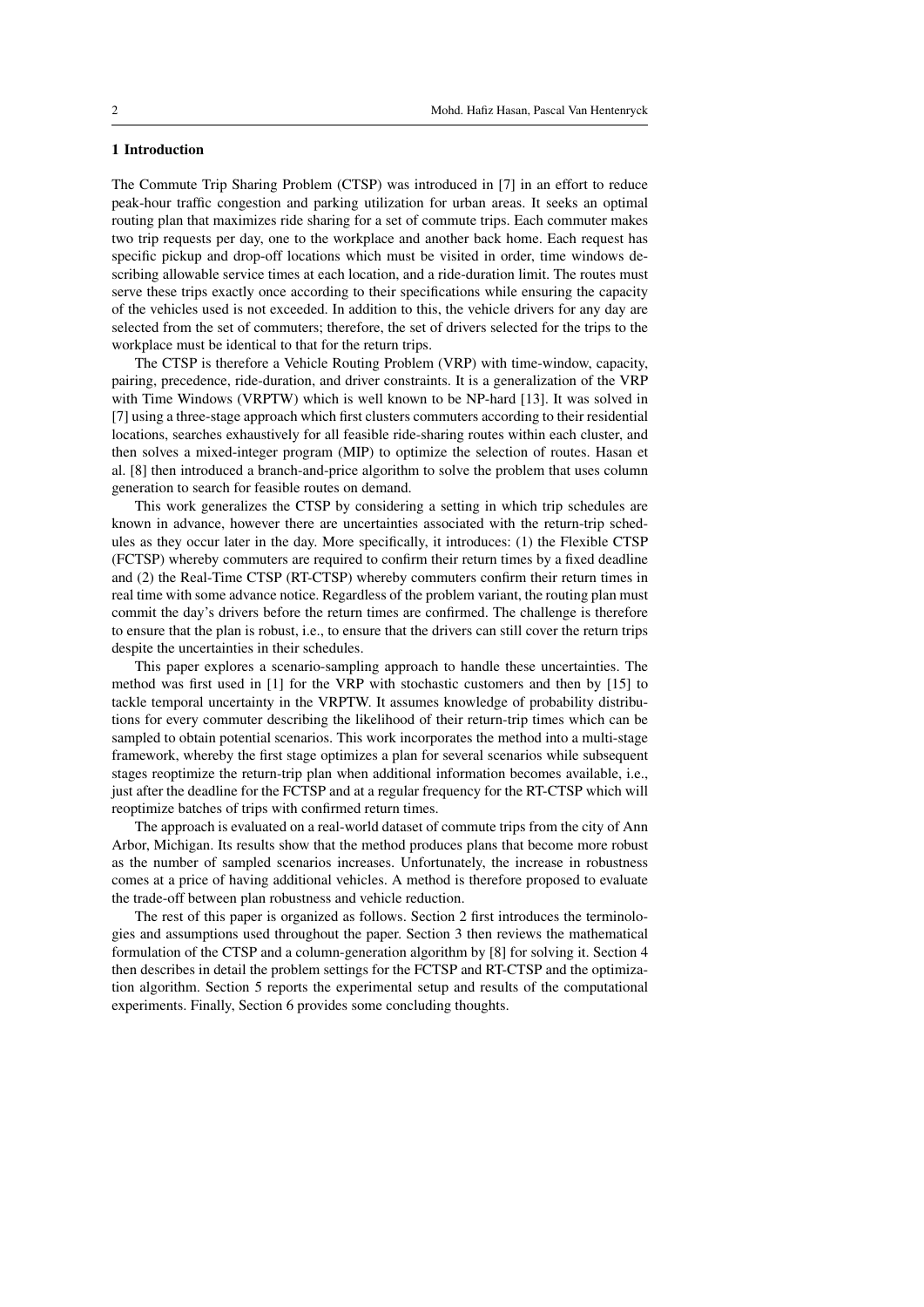| min $T_{d_{Dr}} - T_{o_{Dr}}$                                              |                                                 | (1) |
|----------------------------------------------------------------------------|-------------------------------------------------|-----|
| s.t. $a_{o_c} \leq T_{o_c} \leq b_{o_c}$ $\forall c \in \mathscr{C}_r$     |                                                 | (2) |
| $T_{d_c} \leq b_{d_c}$ $\forall c \in \mathscr{C}_r$                       |                                                 | (3) |
| $T_{pred(o_c)} + \zeta_{pred(o_c)} + \tau_{(pred(o_c), o_c)} \leq T_{o_c}$ | $\forall c \in \mathscr{C}_r \setminus \{D_r\}$ | (4) |
| $T_{pred(d_c)} + \zeta_{pred(d_c)} + \tau_{(pred(d_c), d_c)} = T_{d_c}$    | $\forall c \in \mathscr{C}_r$                   | (5) |
| $T_{d_c} - (T_{o_c} + s_{o_c}) \leq L_c$<br>$\forall c \in \mathscr{C}_r$  |                                                 | (6) |

Fig. 1 The Model for the Route-Scheduling Problem for a Valid Route *r*.

#### 2 Notation and Preliminaries

A trip  $t = < o, dt, d, at >$  consists of an origin *o*, a departure time *dt*, a destination *d*, and an arrival time *at*. On any day, a commuter *c* makes two trips: a trip to the workplace,  $t_c^+$ , and a trip back home,  $t_c^-$ . These trips are referred to henceforth as inbound and outbound trips respectively. A route *r* is a sequence of origin and destination locations from a set of inbound or outbound trips whereby each origin and destination from the set is visited exactly once. For instance, a possible route for trips  $t_1 = \langle o_1, dt_1, d_1, at_1 \rangle$  and  $t_2 = \langle o_2, dt_2, d_2, at_2 \rangle$  is  $r = o_2 \rightarrow o_1 \rightarrow d_1 \rightarrow d_2$ . An inbound route covers only inbound trips and an outbound route covers only outbound trips. Each route *r* serves a set of riders  $\mathcal{C}_r$  and has a driver  $D_r \in \mathcal{C}_r$ . The driver must be the rider residing at the start location of the route. For instance, rider 2 must be the driver of route  $o_2 \rightarrow o_1 \rightarrow d_1 \rightarrow d_2$ . The total number of riders in the vehicle at any point along a route cannot exceed its capacity.

**Definition 1** (Valid Route) A valid route *r* visits  $o_c$  before  $d_c$  for every rider  $c \in \mathcal{C}_r$ , starts at  $o_{D_r}$  and ends at  $d_{D_r}$ , and respects the vehicle capacity.

It is assumed that commuters sharing rides are willing to tolerate some inconvenience in terms of deviations to their trips' desired departure and arrival times as well as in terms of extensions to the ride durations of their individual trips. Therefore, a time window  $[a_i, b_i]$ is constructed around the desired times and is associated with each pickup or drop-off location *i*, where  $a_i$  and  $b_i$  denote the earliest and latest times at which service may begin at *i* respectively, and a duration limit  $L_c$  is associated with each rider  $c$  to denote her maximum ride duration. Let  $T_i$  denote the time at which service begins at location *i*,  $\zeta_i$  be the service duration at *i*,  $pred(i)$  denote the location on a route visited just before *i*, and  $\tau_{(i,i)}$  be the estimated travel time for the shortest path between locations *i* and *j*.

**Definition 2** (Feasible Route) A feasible route *r* is a valid one with pickup and drop-off times  $T_i \in [a_i, b_i]$  for each location  $i \in r$  that ensures the ride duration of each rider  $c \in \mathcal{C}_r$ does not exceed *Lc*.

Determining if a valid route  $r$  is feasible amounts to solving the route-scheduling linear program (LP) shown in Figure 1. Its objective is to minimize the route's total duration. Constraints (2) and (3) are time-window constraints for pickup and drop-off locations respectively, while constraints (4) and (5) describe compatibility requirements between pickup/drop-off times and travel times between consecutive locations along the route. Finally, constraints (6) specify the ride-duration limit for each rider. Note that constraints (4) allow waiting at pickup locations.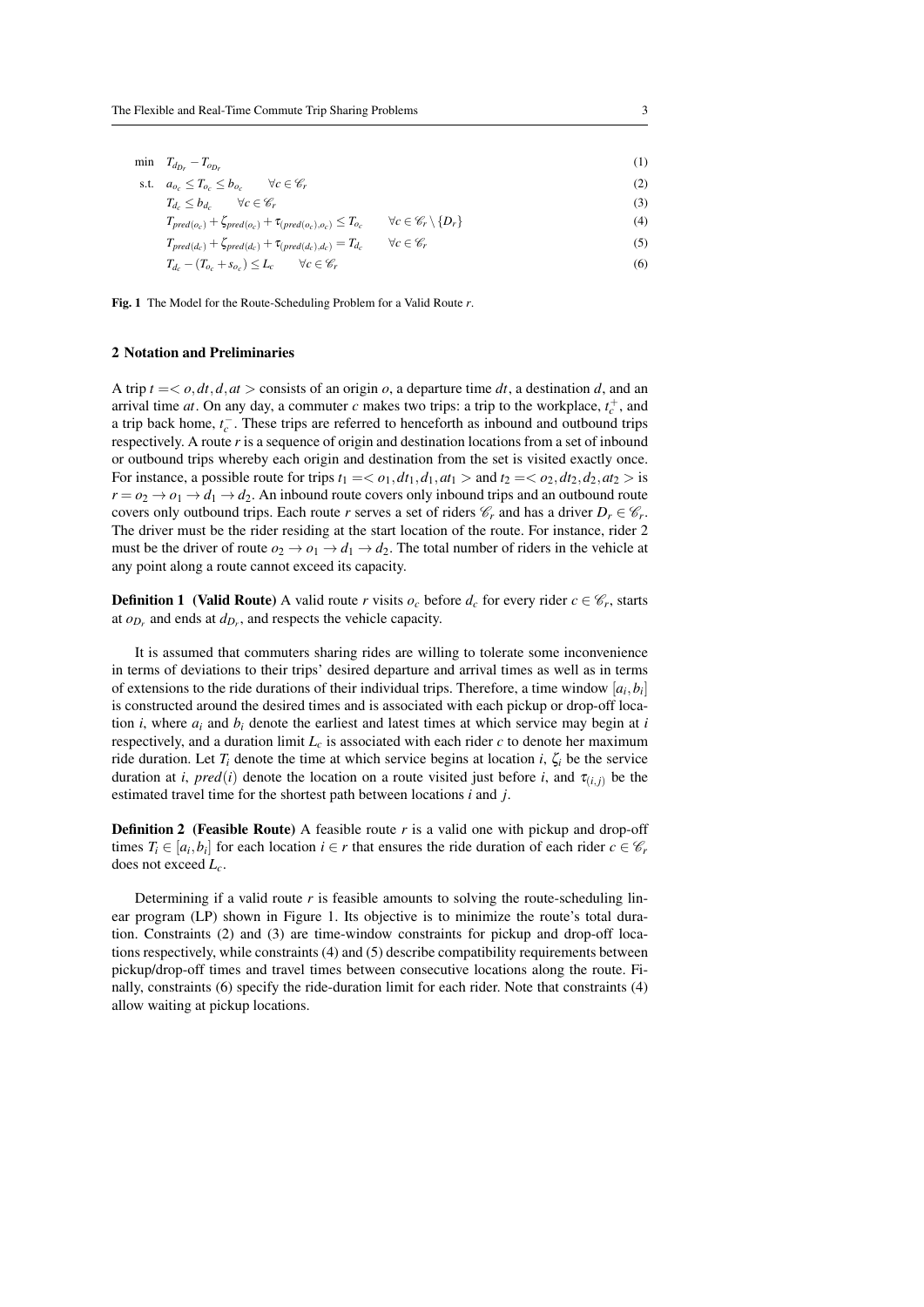$$
\min \sum_{r \in \Omega^+ \cup \Omega^-} X_r \tag{7}
$$

$$
\text{s.t.} \quad \sum_{r} X_r = 1 \qquad \forall c \in \mathscr{C} \tag{8}
$$

$$
\sum_{r \in \Omega^+ : c \in \mathscr{C}_r} X_r = 1 \qquad \forall c \in \mathscr{C}
$$
\n(9)

$$
\sum_{r \in \Omega^+ : D_r = c}^{r \in \Omega^- : c \in \mathscr{C}_r} X_r - \sum_{\hat{r} \in \Omega^- : D_{\hat{r}} = c} X_{\hat{r}} = 0 \qquad \forall c \in \mathscr{C}
$$
\n(10)

$$
X_r \in \{0, 1\} \qquad \forall r \in \Omega^+ \cup \Omega^- \tag{11}
$$

Fig. 2 The Model for the CTSP.

Similar to  $[10, 3, 2]$ , this work assumes on any day, each commuter  $c$  would specify a desired arrival time at the destination of her inbound trip,  $at_c^+$ , and a desired departure time at the origin of her outbound trip, *dt*<sup>−</sup> *c* . It also assumes that each would tolerate a shift of  $\pm \Delta$  to the desired times. Therefore, time windows of  $[a_{d_c}, b_{d_c}] = [at_c^+ - \Delta, at_c^+ + \Delta]$ and  $[a_{o_c}, b_{o_c}] = [dt_c^- - \Delta, dt_c^- + \Delta]$  are associated with the destinations of inbound trips and origins of outbound trips respectively. Consequently, time windows of  $[a_{o_c}, b_{o_c}] = [a_{d_c} - a_{o_c}]$  $\zeta_{o_c} - L_c, b_{d_c} - \zeta_{o_c} - \tau_{(o_c, d_c)}$  and  $[a_{d_c}, b_{d_c}] = [a_{o_c} + \zeta_{o_c} + \tau_{(o_c, d_c)}, b_{o_c} + \zeta_{o_c} + L_c]$  are assigned to the origins of inbound trips and destinations of outbound trips respectively. Similar to [9], each rider *c* is assumed to be willing to tolerate an *R*% extension to her direct-ride duration  $\tau_{(o_c,d_c)}$ ; therefore  $L_c = (1+R) \cdot \tau_{(o_c,d_c)}$ . Finally, this work assumes utilization of a homogeneous fleet of vehicles with capacity *K* to serve all rides, and that all travel times and distances satisfy the triangle inequality.

#### 3 The Column-Generation Algorithm for the CTSP

The CTSP formulation uses  $\Omega^+$  and  $\Omega^-$  to denote the set of all feasible inbound and outbound routes to serve a set of commuters  $\mathcal{C}$ . Binary variable  $X_r$  indicates whether route  $r \in \Omega^+ \cup \Omega^-$  is used in the optimal plan. The problem is defined in Figure 2. Objective function (7) minimizes the number of routes used. Constraints (8) and (9) enforce coverage of each rider's inbound and outbound trips by exactly one route each, while constraints (10) ensure the sets of drivers for inbound and outbound routes are identical.

The problem has been successfully solved using a column-generation algorithm by [8]. The algorithm leverages the shadow prices of the constraints of a restricted master problem (RMP)—the linear relaxation of the original problem defined on a subset  $\Omega^{+} \cup \Omega^{-}$  of all feasible routes—to calculate the reduced costs of routes. A pricing subproblem (PSP) is executed alternately with the RMP to search for new routes with negative reduced costs which are then added to  $\Omega^{+}\cup \Omega^{-1}$ . The RMP and PSP are solved repeatedly until the PSP is unable to find any new route with negative reduced cost, at which point the optimal objective value of the RMP converges to the optimal value *z* <sup>∗</sup> of the linear relaxation of the original problem. An integer solution is then obtained by solving the RMP as a MIP, and its quality is evaluated by calculating an optimality gap which uses  $z^*$  as the primal lower bound.

The PSP considers each rider  $c \in \mathcal{C}$  as the driver of an inbound route  $r_c^+$  and an outbound route  $r_c^-$ , searches for such routes with minimum reduced costs, and adds them to  $\Omega^{+}\cup \Omega^{-}\Omega$  should the costs be negative. The routes are found by first constructing a pair of graphs  $\mathscr{G}_c^+ = (\mathcal{N}_c^+, \mathscr{A}_c^+)$  and  $\mathscr{G}_c^- = (\mathcal{N}_c^-, \mathscr{A}_c^-)$  for each driver *c* whose nodes  $\mathcal{N}_c^+$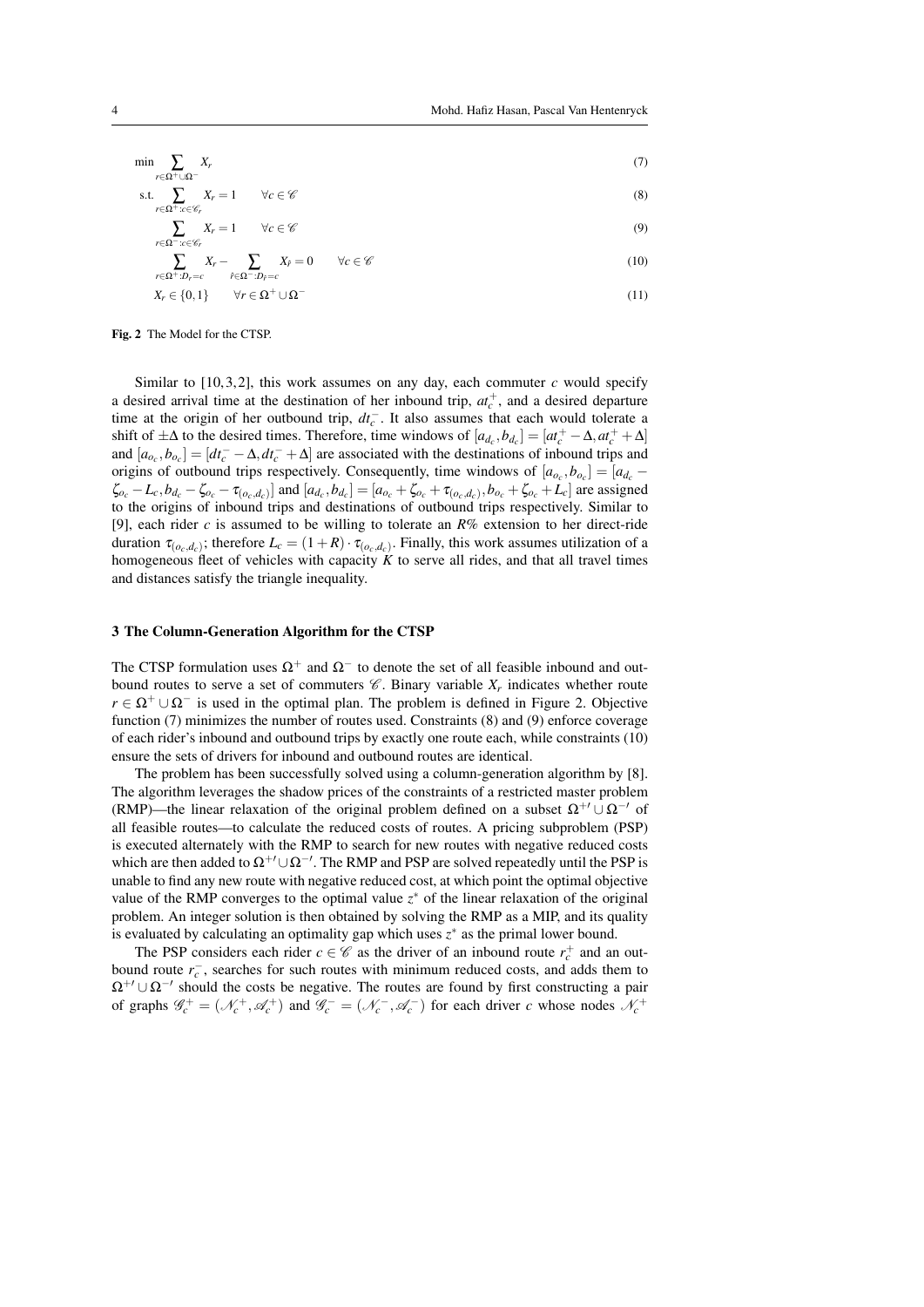and  $\mathcal{N}_c^-$  represent the locations (the origins and destinations) of all inbound and outbound trips respectively and whose edges  $\mathcal{A}_c^+$  and  $\mathcal{A}_c^-$  represent location pairs that satisfy a priori feasibility constraints. Edge costs are calculated using the dual optimal solution of the RMP so that the total cost of any path from  $\rho_c$  to  $d_c$  is equivalent to the path's reduced cost. A wait-time relaxation algorithm based on the label-setting, dynamic-programming algorithm by Desrochers [4] is then used to search for the minimum-cost feasible route from  $o_c$  to  $d_c$  from each graph. The algorithm searches for a preliminary feasible route with relaxed wait times and then verifies its feasibility with the inclusion of wait times by solving the route-scheduling LP of (1)–(6). Infeasible routes are added to a set of forbidden paths whose members are prevented from being discovered in subsequent runs, and the algorithm is executed repeatedly until a feasible solution is found.

#### 4 Robust Planning for the FCTSP and the RT-CTSP

In a practical setting for the CTSP, on any day, each commuter would make her trip request in the morning, specifying the desired arrival time at her workplace and the expected departure time for her return trip. The ride-sharing platform would then generate an optimal routing plan based on these times which consists of the day's designated drivers, the passengers they need to cover in their inbound and outbound routes, and the corresponding routes they need to take.

This work takes a step further by considering a setting in which the desired arrival times are certain as they occur in the morning, soon after the requests are made. However, the departure times might change due to unforeseen events occurring later in the day. The FCTSP considers a setting whereby the departure times are confirmed by a fixed deadline, whereas the RT-CTSP considers a more dynamic setting whereby the departure times are confirmed in real time with some advance notice. Regardless of the problem setting, an inbound routing plan which commits drivers for the day needs to be generated before the departure times can be confirmed. Therefore, *the driver assignment needs to be robust to ensure that they can cover as many return trips as possible, as the uncovered trips will need to be served by an external, more expensive resource.*

Most works on robust planning for transportation scheduling focus on addressing demand uncertainty. For instance, Serra et al. [14] proposed a two-stage stochastic programming formulation for handling uncertain passengers in the integrated last-mile transportation problem [11, 12], a problem which considers a fleet of shared vehicles working in concert with a mass transit service to provide last-mile passenger transportation. To our knowledge, Srour et al. [15] were the first tackle service-time uncertainty in the VRPTW. They utilized scenario sampling, a method which assumes the differences between confirmed and forecast service times of every customer are random variables whose distributions can be gleaned from historical data. A sampled scenario is obtained by drawing presumed service times from every customer distribution, and the stochastic information from several sampled scenarios is leveraged by deriving a routing plan for each scenario and selecting the plan that most resembles every other plan using a consensus metric.

This work incorporates scenario sampling into a two-stage approach to produce robust plans for the FCTSP and the RT-CTSP. The first stage optimizes selection of drivers and generation of inbound routes by solving a model that optimizes route selection for a single inbound scenario and a set of sampled outbound scenarios simultaneously. The second stage reoptimizes the outbound routing plan once departure times have been confirmed (FCTSP)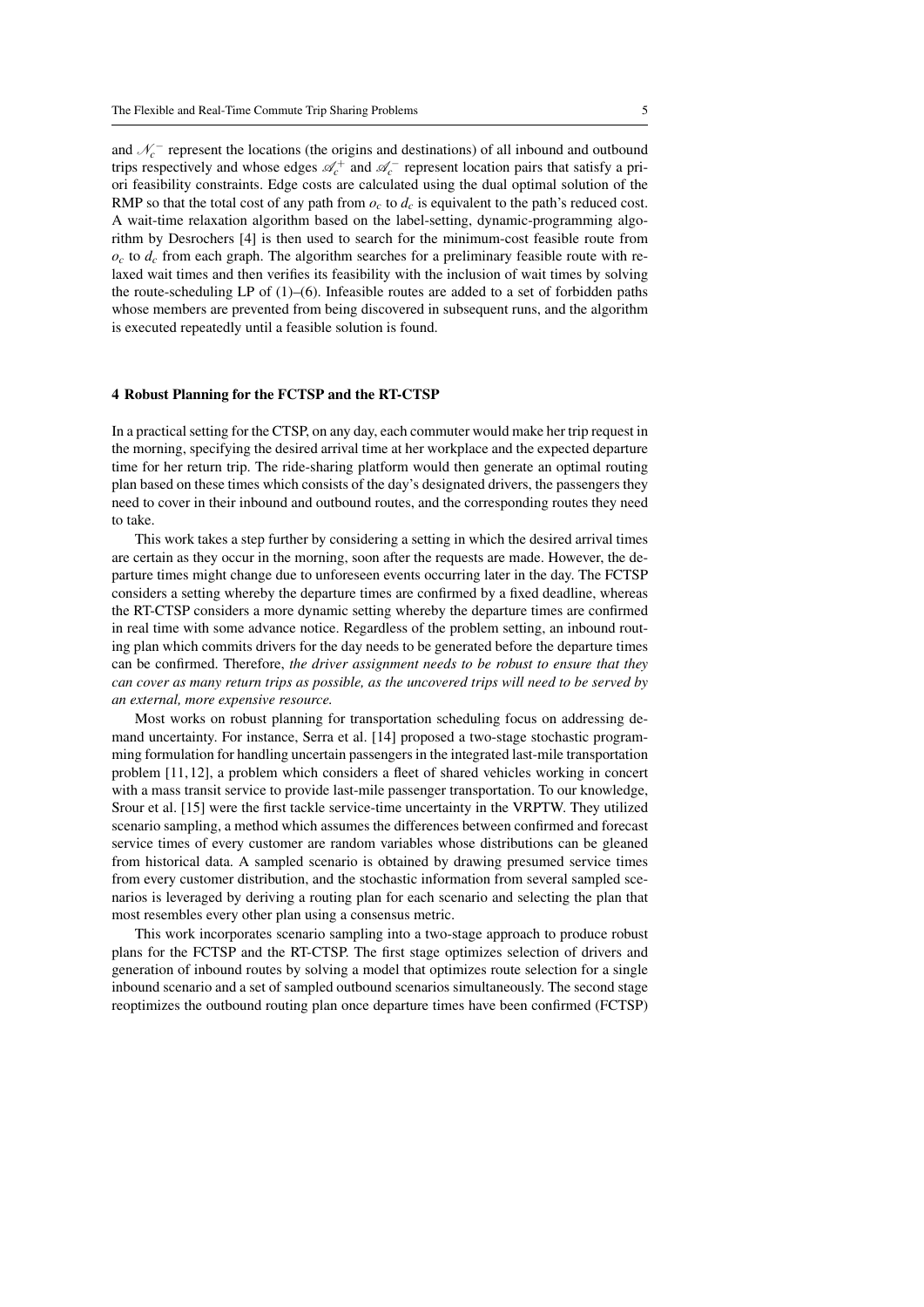$$
\min \sum_{r \in \Omega^+} X_r + \sum_{s \in \mathcal{S}} \sum_{r \in \Omega_s^-} X_r \tag{12}
$$

$$
\text{s.t.} \quad \sum_{r} X_r = 1 \qquad \forall c \in \mathscr{C} \tag{13}
$$

$$
\sum_{r \in \Omega_s^- : c \in \mathscr{C}_r} X_r = 1 \qquad \forall s \in \mathscr{S}, \forall c \in \mathscr{C}
$$
\n
$$
(14)
$$

$$
\sum_{r \in \Omega^+ : D_r = c} X_r - \sum_{\hat{r} \in \Omega^-_s : D_{\hat{r}} = c} X_{\hat{r}} = 0 \qquad \forall s \in \mathcal{S}, \forall c \in \mathcal{C}
$$
\n
$$
(15)
$$

$$
X_r \in \{0, 1\} \qquad \forall s \in \mathcal{S}, \forall r \in \Omega^+ \cup \Omega_s^- \tag{16}
$$

Fig. 3 The First-Stage Model for Optimizing Selection of Drivers and Inbound Routes.

or reoptimizes the outbound plan in a rolling-horizon approach (RT-CTSP) as departure times are progressively confirmed over time.

#### 4.1 Stage 1: Optimizing Selection of Drivers and Inbound Routes

In the first stage, a model which selects drivers for the day together with their inbound routes is optimized. A single inbound scenario is derived from the commuters' desired arrival times, while a set of outbound scenarios is generated either by using the expected departure times to obtain a scenario where the commuters don't change their return schedules or by sampling the departure-time distributions to obtain one where the commuters do. Let  $\mathscr S$  denote the set of outbound scenarios and  $\Omega_s^-$  denote the set of all feasible outbound routes for scenario *s*. The model is defined in terms of a binary variable  $X_r$  which indicates whether a route *r* is selected for the optimal plan. It is defined in Figure 3. Objective function (12) minimizes the total number of selected routes. Constraints (13) enforce coverage of each commuter's inbound trip by exactly one route, while constraints (14) do the same for each commuter's outbound trip in each scenario  $s \in \mathscr{S}$ . Finally, constraints (15) ensure the set of drivers selected for the inbound trips is identical to that for each outbound scenario  $s \in \mathscr{S}$ .

A column-generation algorithm similar to that used in [8] is utilized to obtain a highquality solution for the model. An RMP is first introduced as the linear relaxation of the model defined on a subset of all feasible routes,  $\{\Omega^{+/-} \cup \Omega_s^{-/-} : s \in \mathcal{S}\}\)$ . Let  $\pi_c^+, \pi_{c,s}^-$ , and  $\sigma_{c,s}$ denote the optimal duals of constraints (13), (14), and (15) of the RMP respectively. The reduced cost of an inbound route  $r^+$  is then given by:

$$
rc_{r+} = 1 - \sum_{c \in \mathscr{C}_{r+}} \pi_c^+ - \sum_{s \in \mathscr{S}} \sigma_{D_{r+},s} \tag{17}
$$

while that of an outbound route for scenario *s*,  $r_s^-$ , is given by:

$$
rc_{r_s^-} = 1 - \sum_{c \in \mathscr{C}_{r_s^-}} \pi_{c,s}^- + \sigma_{D_{r_s^-},s} \tag{18}
$$

A PSP is then composed to find new routes with negative reduced costs. The PSP considers each rider  $c \in \mathscr{C}$  as the driver of an inbound route  $r_c^+$  and  $|\mathscr{S}|$  outbound routes  ${r_{c,s}^{\text{-}} : s \in \mathscr{S}}$ . For each such route, the PSP finds one with minimum reduced cost and then selects those with negative reduced costs to augment  $\{\Omega^{+1} \cup \Omega_s^{-1} : s \in \mathscr{S}\}\)$ . To find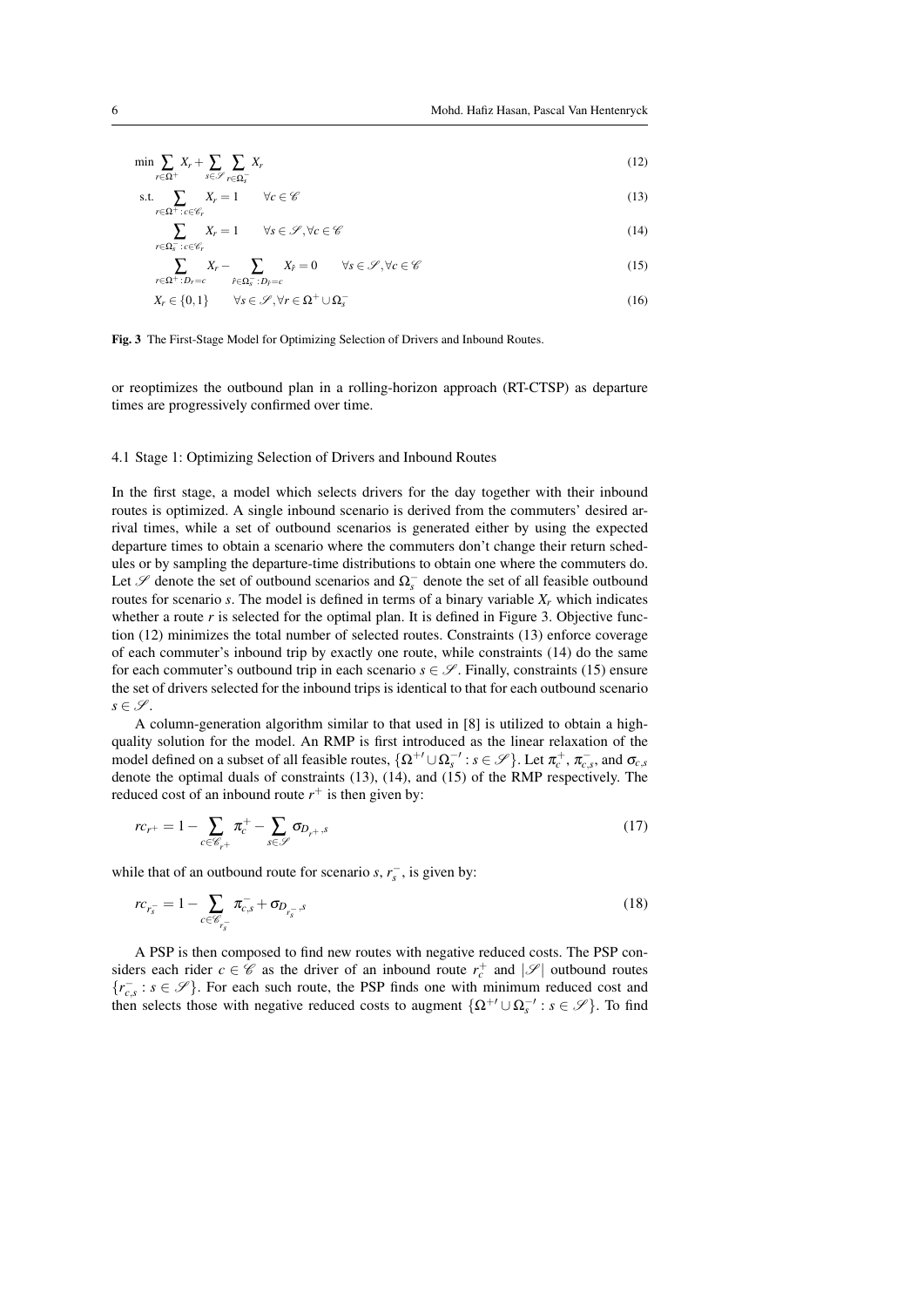

**Fig. 4** Graph  $\mathcal{G}^{-}_{c,s}$  After Edge Elimination (Each Dotted Line Represents a Pair of Bidirectional Edges).

these routes, a complete inbound graph  $\mathcal{G}_c^+ = (\mathcal{N}_c^+, \mathcal{A}_c^+)$  and  $|\mathcal{S}|$  complete outbound graphs  $\{\mathscr{G}^-_{c,s} = (\mathscr{N}^-_{c,s}, \mathscr{A}^-_{c,s}) : s \in \mathscr{S}\}\$ are first constructed for each driver *c*. The nodes in  $\mathcal{N}_c^+$  represent all inbound origins  $\mathcal{O}^+$  and destinations  $\mathcal{D}^+$ , whereas those in  $\mathcal{N}_{c,s}^-$  represent all outbound origins  $\mathcal{O}_s^-$  and destinations  $\mathcal{D}_s^-$ . A time window  $[a_i, b_i]$  is associated with each inbound node  $i \in \mathcal{O}^+ \cup \mathcal{D}^+$  based on requested trip times and similarly a time window  $[a_{i,s}, b_{i,s}]$  is associated with each outbound node  $i \in \mathcal{O}_s^- \cup \mathcal{D}_s^-$  based on trip times for scenario *s*. Edge costs are defined so that the total cost of any path from  $o_c$  to  $d_c$  is equivalent to the path's reduced cost. Let  $c_{(i,j)}$  denote the cost of edge  $(i, j)$  and  $\gamma^+(i)$  denote the set of outgoing edges of node *i*. Costs of edges  $(i, j) \in \mathcal{A}_c^+$  are then given by:

$$
c_{(i,j)} = \begin{cases} 1 - \pi_i^+ - \sum_{s \in \mathscr{S}} \sigma_{c,s} & \forall (i,j) \in \gamma^+(c) \\ -\pi_i^+ & \forall i \in \mathscr{O}^+ \setminus \{c\}, \forall (i,j) \in \gamma^+(i) \\ 0 & \forall i \in \mathscr{D}^+, \forall (i,j) \in \gamma^+(i) \end{cases}
$$
(19)

while those of edges  $(i, j) \in \mathcal{A}_{c,s}^-$  are given by:

$$
c_{(i,j)} = \begin{cases} 1 - \pi_{i,s}^- + \sigma_{c,s} & \forall (i,j) \in \gamma^+(c) \\ -\pi_{i,s}^- & \forall i \in \mathcal{O}_s^- \setminus \{c\}, \forall (i,j) \in \gamma^+(i) \\ 0 & \forall i \in \mathcal{D}_s^- , \forall (i,j) \in \gamma^+(i) \end{cases}
$$
(20)

A priori feasibility constraints proposed in [5,2,8] are then applied to all edges to identify and eliminate those that cannot belong to any feasible route. Figure 4 provides a sketch of  $\mathscr{G}^-_{c,s}$  after edge elimination.

The wait-time relaxation algorithm from [8] is then applied to find the minimum-cost feasible route from  $o_c$  to  $d_c$  from each graph, and routes with negative costs are added to {Ω+0∪Ω−0 *s* :*s* ∈ S }. The RMP and PSP are solved repeatedly until the RMP converges. An upper and lower bound to  $z^*$  are maintained for this purpose. The upper bound is given by the optimal objective value of the RMP after each iteration,  $z_{RMP}$ , while the lower bound  $z_{LR}$  is calculated using the method by Farley [6], where  $z_{LB} = \frac{z_{RMP}}{1-rc^*}$  and  $rc^*$  denotes the smallest reduced cost discovered. Since constraints (15) restrict the objective value of any integer solution to be an integer multiple of  $\beta = 1 + |\mathcal{S}|$ , the column-generation procedure is terminated when  $\beta$   $[z<sub>RMP</sub>/\beta] - z<sub>LB</sub> < \beta$ .

After convergence, an integer solution is obtained by solving the RMP as a MIP, and its quality is assessed by calculating its optimality gap. Let  $z_{\text{MIP}}$  denote the objective value of the MIP solution. The optimality gap is then given by  $(z_{\text{MIP}} - z_{\text{RMP}})/z_{\text{MIP}}$  as  $z_{\text{RMP}}$  is the primal lower bound to  $z_{\text{MIP}}$ . The solution of the first stage is given by the set of selected inbound routes  $\hat{\mathscr{Z}} = \{r \in \Omega^{+r} : X_r = 1\}$  and their corresponding drivers  $\hat{\mathscr{D}} = \{D_r : r \in \hat{\mathscr{Z}}\}\.$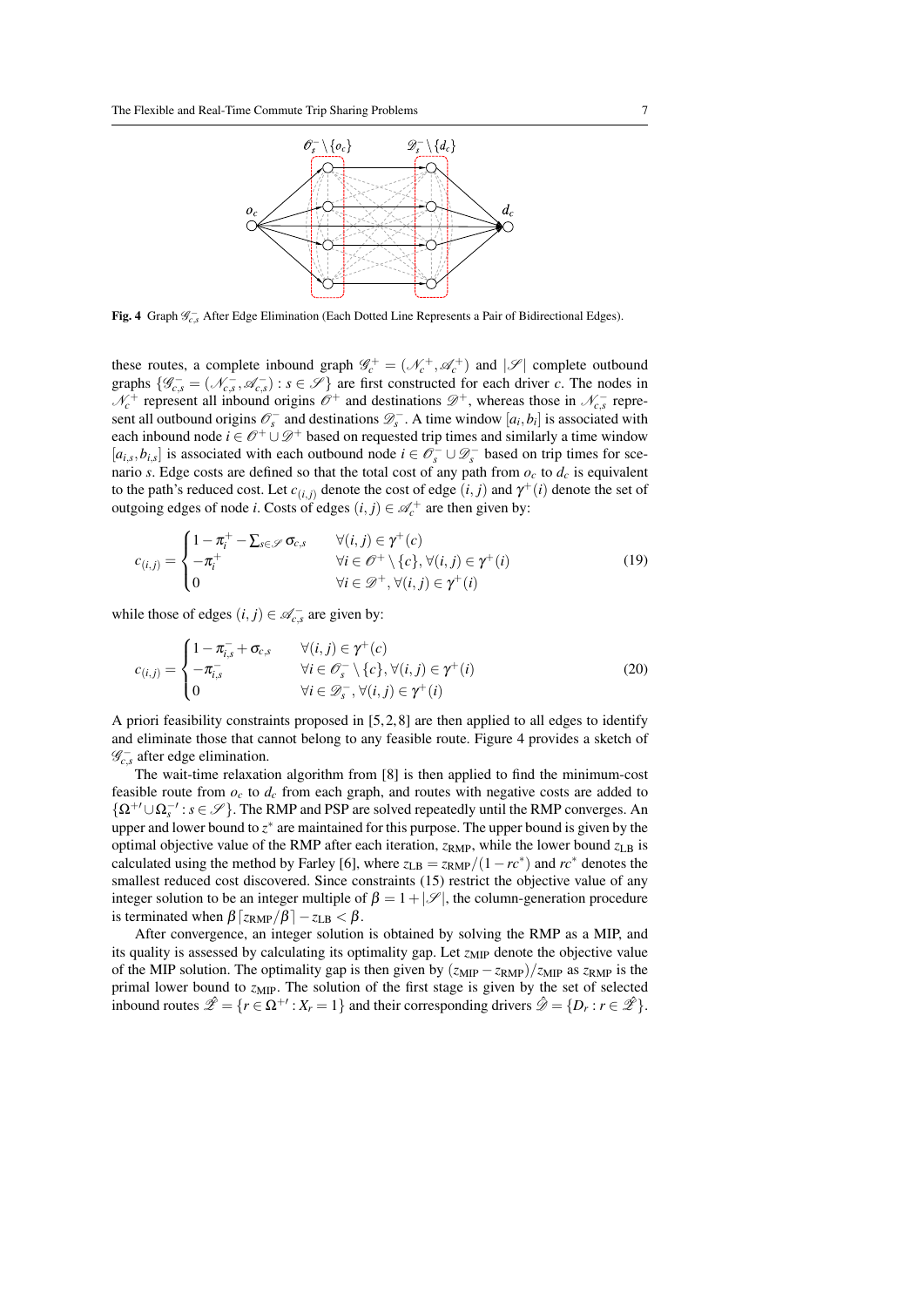$$
\min \sum_{c \in \mathscr{C}} Y_c \tag{21}
$$

s.t. 
$$
\sum X_r + Y_c = 1 \qquad \forall c \in \mathscr{C}
$$
 (22)

$$
r \in \Omega_{\mathcal{G}}^{-1} c \in \mathscr{C}_r
$$
  
\n
$$
Y \in J_0 \quad 11 \qquad \forall r \in \Omega^-
$$
 (23)

$$
Y_c \in \{0, 1\} \qquad \forall c \in \mathscr{C}
$$
\n
$$
Y_c \in \{0, 1\} \qquad \forall c \in \mathscr{C}
$$
\n
$$
(24)
$$

## Fig. 5 The Second-Stage Model for the FCTSP.

#### 4.2 The FCTSP

The FCTSP considers a second stage that reoptimizes the outbound routing plan once departure times have been confirmed by a fixed deadline. Let  $\Omega_{\hat{\mathscr{D}}}^-$  be the set of all feasible outbound routes with drivers from  $\hat{\mathcal{D}}$ , i.e.  $\Omega_{\hat{\mathcal{D}}}^- = \{r \in \Omega^- : D_r \in \hat{\mathcal{D}}\}$ . Its model is defined in terms of two binary variables:  $X_r$  to indicate selection of route  $r \in \Omega_{\hat{\phi}}^-$  and  $Y_c$  to indicate If rider *c* cannot be covered in the outbound routing plan. The model is defined in Figure 5. The objective function minimizes the number of uncovered riders and constraints (22) ensure  $Y_c$  is set to 1 if rider  $c$  cannot be covered by any outbound route.

This model is solved using a column-generation algorithm similar to that used in the first stage. The key difference is that only outbound routes driven by riders in  $\hat{\mathscr{D}}$  are generated in this model. Letting  $\lambda_c$  denote the optimal dual of constraints (22) of the model's RMP, the reduced cost of outbound route *r* is given by:

$$
rc_r = -\sum_{c \in \mathcal{C}_r} \lambda_c \tag{25}
$$

The PSP of this model finds routes with negative reduced costs by first constructing a graph  $\hat{\mathscr{G}}_c^- = (\hat{\mathscr{N}}_c^-,\hat{\mathscr{A}}_c^-)$  for each driver  $c \in \hat{\mathscr{D}}$ , finding the route with minimum reduced cost from each  $\hat{\mathscr{G}}_c^-$ , and adding the route to  $\Omega_{\hat{\mathscr{G}}}^{-1}$  if the cost is negative. The nodes  $\hat{\mathscr{N}}_c^-$  consist of all outbound origins  $\mathcal{O}^-$  and destinations  $\mathcal{D}^-$ , and each node  $i \in \mathcal{O}^- \cup \mathcal{D}^-$  has associated with it a time window  $[a_i, b_i]$  based on *confirmed outbound trip times*. Costs of edges  $(i, j) \in \mathcal{A}_c^$ are given by:

$$
c_{(i,j)} = \begin{cases} -\lambda_i & \forall i \in \mathcal{O}^- \\ 0 & \forall i \in \mathcal{D}^- \end{cases}
$$
 (26)

so that the total cost of any path from  $o_c$  to  $d_c$  is equivalent to  $rc_r$ .

The same wait-time relaxation algorithm from the first stage is used to find the minimumcost feasible route from  $o_c$  to  $d_c$  from each  $\hat{\mathcal{G}}_c^-$ . The RMP and PSP are solved repeatedly until the PSP cannot find any new route with negative reduced cost, after which the RMP is solved as a MIP to obtain an integer solution.

#### 4.3 The RT-CTSP

Consider now the RT-CTSP where departure times are continuously confirmed by riders over time. The RT-CTSP requires each rider *i* to confirm her actual departure time,  $dt_i^{\text{actual}}$ , in advance by at least a time interval  $\Delta_{\text{lead}}$ . In other words,  $dt_i^{\text{actual}}$  is confirmed at time  $ct_i$  and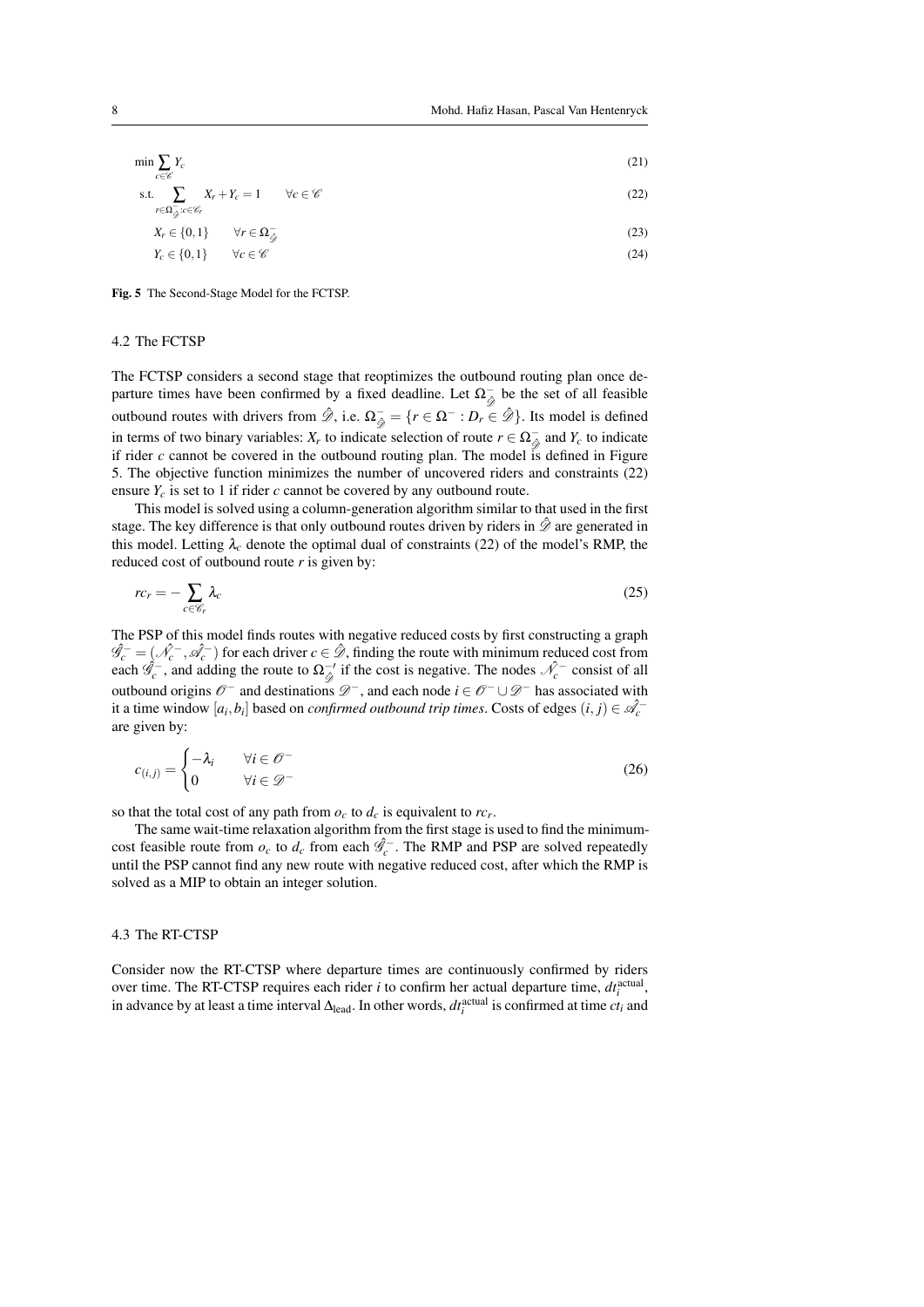Algorithm 1 Rolling-Horizon Optimization of Outbound Routing Plan

1:  $k \leftarrow 1$ 2:  $ot_k \leftarrow 0$ ,  $\mathscr{Z}_{k-1} \leftarrow \emptyset$ 3:  $\mathscr{Z}_{\text{rolling-horizon}} \leftarrow \emptyset, \mathscr{U} \leftarrow \emptyset$ 4: while  $\mathscr{C} \neq \emptyset$  do 5:  $\mathscr{Z}_{\text{rolling-horizon}} \leftarrow \mathscr{Z}_{\text{rolling-horizon}} \cup \{r \in \mathscr{Z}_{k-1} : st_r \leq ot_k\}$ 6:  $\mathscr{C} \leftarrow \mathscr{C} \setminus \{i \in \mathscr{C}_r : r \in \mathscr{Z}_{\text{rolling-horizon}}\}$ 7:  $\mathcal{U} \leftarrow \mathcal{U} \cup \{i \in \mathcal{C} : b_{o_i} \leq \sigma t_k\}$ <br>8:  $\mathcal{C} \leftarrow \mathcal{C} \setminus \mathcal{U}$ 8:  $\mathscr{C} \leftarrow \mathscr{C} \setminus \mathscr{U}$ <br>9:  $\mathscr{C}_b \leftarrow \{i \in \mathscr{C}\}$ 9:  $\mathscr{C}_k \leftarrow \{i \in \mathscr{C} : ct_i \leq ot_k\}$ <br>10:  $\mathscr{Z}_k \leftarrow$  Solution of FCTS 10:  $\hat{\mathcal{X}}_k \leftarrow$  Solution of FCTSP reoptimization on outbound trips of riders in  $\mathcal{C}_k$ <br>11:  $k \leftarrow k+1$  $k \leftarrow k + 1$ 12:  $ot_k \leftarrow ot_{k-1} + \Delta_{opt}$ 13: return  $\mathscr{Z}_{\text{rolling-horizon}}$ ,  $\mathscr{U}$ 

 $ct_i + \Delta_{\text{lead}} \leq dt_i^{\text{actual}}$ .  $\Delta_{\text{lead}}$  will be referred to henceforth as the lead time, and it is assumed to be identical for every rider.

A rolling-horizon approach which executes the FCTSP optimization algorithm from Section 4.2 once every  $\Delta_{\text{out}}$ , where  $\Delta_{\text{out}}$  is a fixed time interval, is proposed for this setting. Let  $\sigma t_k$  denote the time of the  $k^{\text{th}}$  optimization run of this approach and  $\mathscr{Z}_k$  be its solution (i.e., its set of selected routes). Each optimization run includes a batch of trips whose departure times have been confirmed, i.e., the trips of riders  $\{i \in \mathcal{C} : ct_i \leq ct_k\}$ . At the same time, a different set of trips is excluded from the  $k<sup>th</sup>$  run. These are trips whose departure-time windows have expired, i.e., trips of riders  $\{i \in \mathcal{C} : b_{o_i} \leq ot_k\}$ , and trips covered by routes from  $\mathscr{Z}_{k-1}$  that have already departed. Let  $st_r$  denote the starting time of route  $r$ , then the latter set of excluded trips are those of riders  $\{i \in \mathcal{C}_r : r \in \mathcal{Z}_{k-1}, st_r \leq ot_k\}$ .

The scheme is executed until each rider  $i \in \mathcal{C}$  is either served by a departed route or has her departure-time window expire without being served by any route. Riders not served by any route will have to resort to an external resource to cover their return trips. The rollinghorizon algorithm is summarized in Algorithm 1. Riders not served by any route are stored in a set of uncovered riders  $\mathcal{U}$ , whereas routes that have departed throughout the execution are stored in  $\mathscr{Z}_{\text{rolling-horizon}}$  which represents the final solution of the approach.

#### 5 Computational Results

*The Experimental Setting* The algorithms are evaluated on a dataset of real-world commute trips which is constructed from access information to 15 parking structures in downtown Ann Arbor, Michigan, collected throughout April 2017. The data is joined with the home addresses of customers to reconstruct their daily commute trips. The experiments focus on trips of commuters living within city limits which amounts to approximately 2,400 trips per weekday. To maintain tractability, the trips are partitioned into smaller problem instances by clustering the commuters based on their home locations into clusters of size  $n \approx 300$  and only considering ride sharing intra-cluster.

Using historical data, a Laplace distribution is fit to the set of daily departure times of each commuter using maximum likelihood estimation and the distribution is sampled to generate outbound scenarios. For a selected day, the inbound scenario for a set of commuters  $\mathscr C$  is obtained from their arrival times from the dataset. Departure times from the dataset, however, are treated as expected departure times, and they are used to construct an expected outbound scenario, *s*expected. Actual departure times are simulated by first select-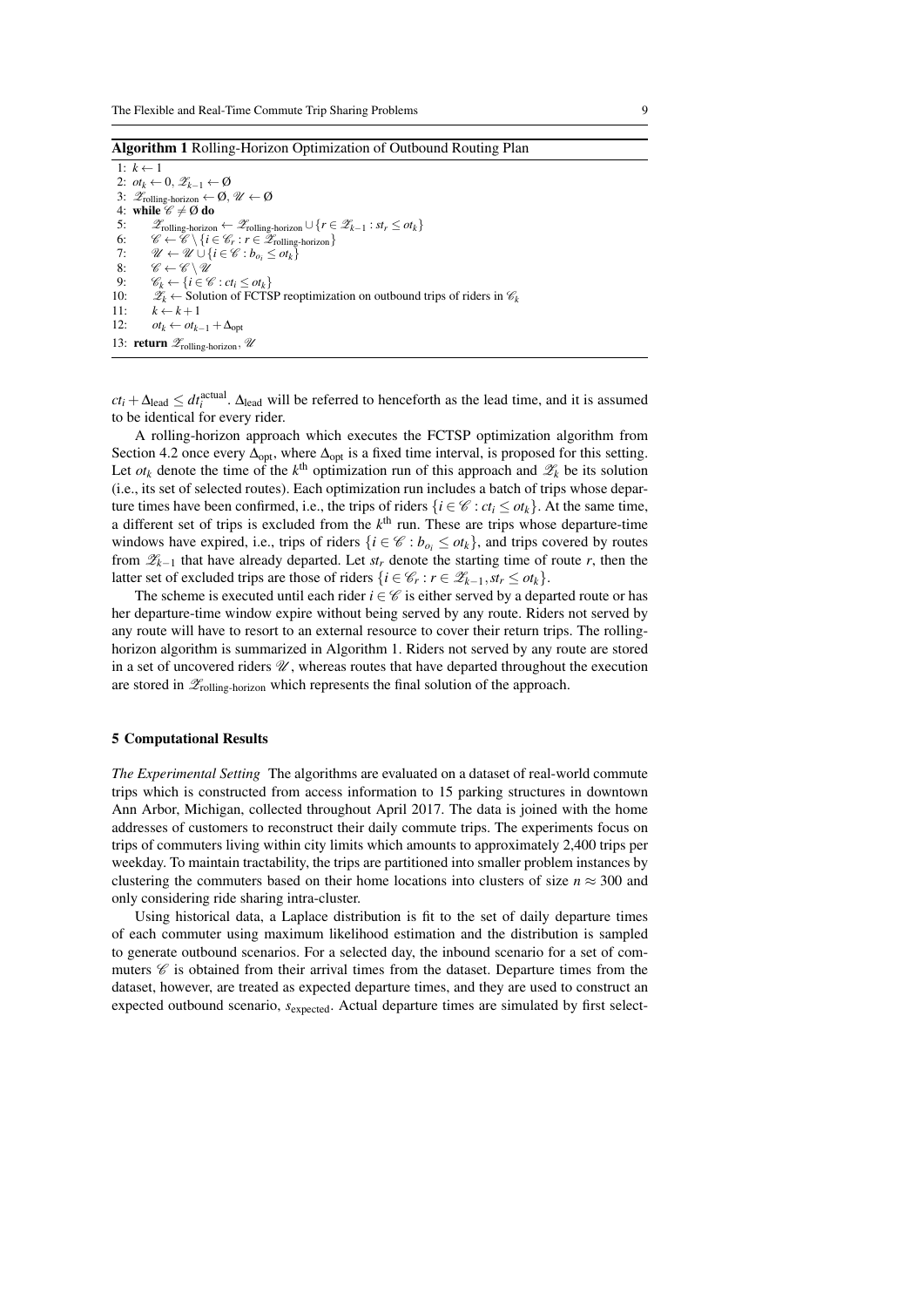



Fig. 6 Average Vehicle Counts from the First-Stage Model for Clusters C0-308, C1-309, C2-303, C3-302, C4-321, and C5-320.

ing a fraction *f* of the commuters uniformly at random and then sampling their departuretime distributions. The set  $\mathcal{C}_f$  of selected commuters represents those who had to change their return schedules. Actual departure times of the remaining commuters in  $\mathscr{C} \setminus \mathscr{C}_f$  stay at their expected values. The experiments consider scenario sets of various sizes, but every set contains *s*<sub>expected</sub> to ensure every return trip can be covered when there are absolutely no schedule changes, as  $s_{expected}$  corresponds to the scenario where  $f = 0.0$ . Therefore when  $|\mathscr{S}| = 1$ ,  $\mathscr{S} = \{s_{\text{expected}}\}\.$  The algorithms are implemented in C++ and they invoke Gurobi 7.5.1 to solve LPs and MIPs. All experiments use  $K = 4$ ,  $\Delta = 10$  mins, and  $R = 0.50$ , and they are conducted on a high-performance computing cluster with 12 cores of a 2.5 GHz Intel Xeon E5-2680v3 processor and 32 GB of RAM.

*The Impact of the Number of Scenarios on the Number of Vehicles* The first set of experiments vary the number of scenarios in the first stage to measure the "price" of robustness, i.e., its impact on the number of vehicles. Table 1 summarizes the average results from solving the first-stage model on eight clusters and 20 instances for each  $|\mathscr{S}| \in$  $\{1,4,8,12,16,20\}$ . Its first three columns list cluster IDs, cluster sizes, and the number of sampled outbound scenarios used. The next three display the model's results in terms of the average number of columns generated, the average vehicle count, and the average optimality gap of the solution. The final three columns show average times spent on solving the RMP, the MIP, and the problem instance as a whole. Note that a 60 s time limit was placed on the MIP solver, and the vehicle count reported is from its best feasible solution. The time limit allows each problem instance to be solvable in  $<$  15 minutes, and despite the time limit, every instance produced an optimality gap of  $<$  3%. Figure 6 summarizes the effect of increasing  $|\mathscr{S}|$  for the first six clusters (the results for the remaining two are consistent). The key observation is that the vehicle count increases with  $|\mathscr{S}|$ , a result which can be attributed to the model having to cater to more outbound scenarios.

*The FCTSP* The second set of results considers the FCTSP on the same instances for *f* ∈ {0.0,0.2,0.4,0.6,0.8,1.0}: *f* = 0.0 models a scenario whereby none of the commuters change their departure times, whereas  $f = 1.0$  models one in which every commuter does. The results are summarized in Table 2. Similar to Table 1, the first three columns display cluster IDs, cluster sizes, and sampled scenario counts, while the next lists the vehicle count results of the first-stage model. The final six columns show the average number of uncovered riders resulting from the reoptimized outbound plans of 25 samples for each *f* value. Computation times are not shown as every instance was solved in less that 15 s. Figure 7 demonstrates how increasing the number of sampled scenarios improves the robustness of the outbound plan by showing the average number of uncovered riders for cluster C1-309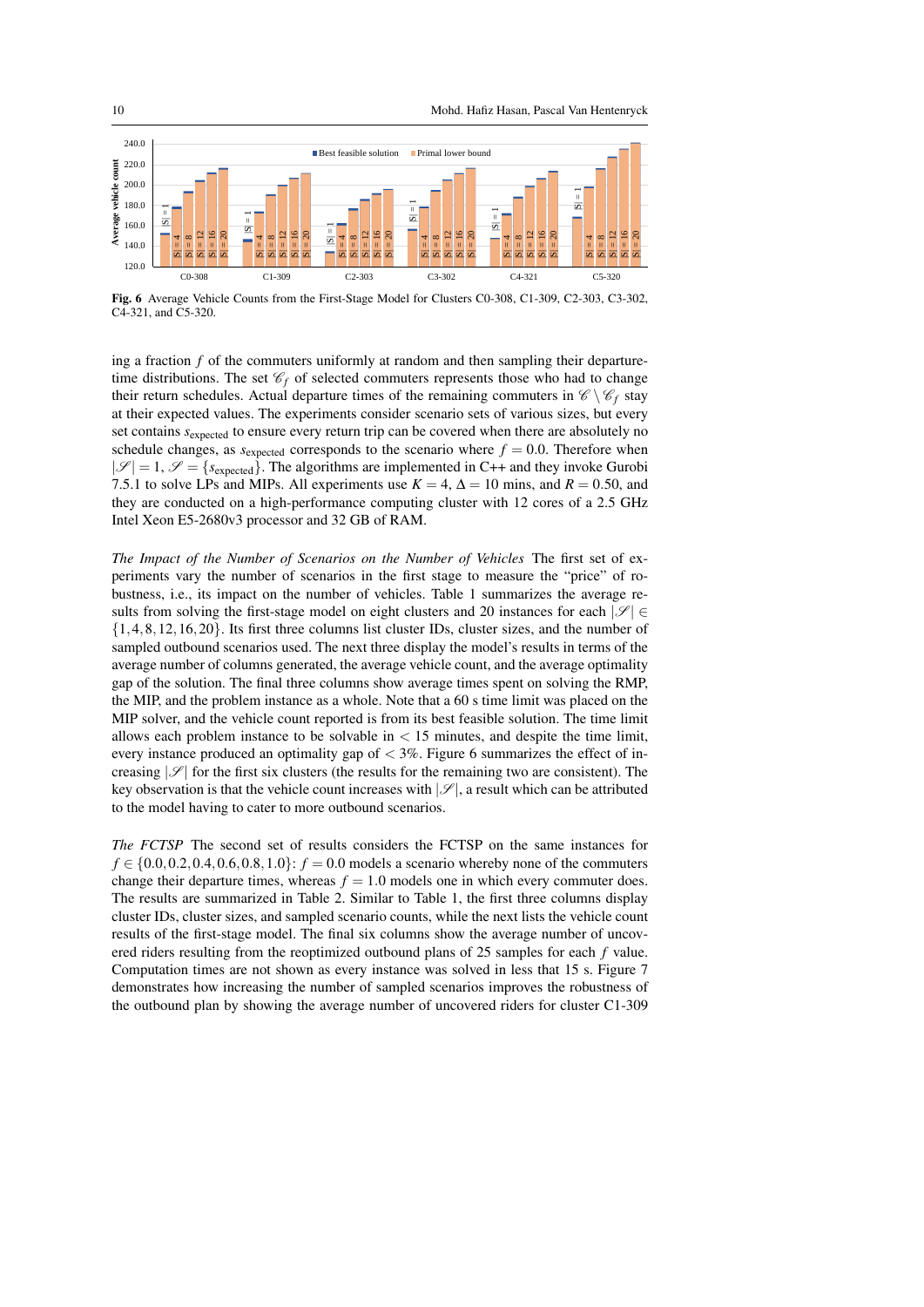| Cluster    | Cluster | Scenario                 | Average         | Average          | Average              | Average wall time (s) |      |       |  |
|------------|---------|--------------------------|-----------------|------------------|----------------------|-----------------------|------|-------|--|
| ID         | size    | count                    | column<br>count | vehicle<br>count | optimality<br>gap(%) | <b>RMP</b>            | MIP  | Total |  |
|            |         | $\mathbf{1}$             | 4883.0          | 153.0            | 1.31                 | 76.3                  | 3.8  | 80.1  |  |
|            | 308     | $\overline{4}$           | 10081.0         | 178.8            | 1.46                 | 159.8                 | 49.1 | 208.9 |  |
| $CO-308$   |         | $\,$ 8 $\,$              | 16695.2         | 194.1            | 1.16                 | 277.1                 | 46.6 | 323.7 |  |
|            |         | 12                       | 23013.4         | 205.1            | 0.93                 | 392.3                 | 30.4 | 422.8 |  |
|            |         | 16                       | 29373.8         | 212.3            | 0.75                 | 510.5                 | 19.5 | 530.0 |  |
|            |         | 20                       | 35840.6         | 216.8            | 0.72                 | 629.9                 | 17.9 | 647.9 |  |
|            |         | $\mathbf{1}$             | 5398.0          | 147.0            | 2.04                 | 90.1                  | 3.2  | 93.3  |  |
|            |         | $\overline{4}$           | 11459.5         | 174.1            | 1.12                 | 188.8                 | 43.9 | 232.7 |  |
| $C1-309$   | 309     | 8                        | 18684.2         | 190.8            | 0.79                 | 297.0                 | 25.1 | 322.1 |  |
|            |         | 12                       | 25834.0         | 200.1            | 0.63                 | 418.9                 | 17.2 | 436.1 |  |
|            |         | 16                       | 32887.2         | 207.1            | 0.55                 | 541.0                 | 16.8 | 557.8 |  |
|            |         | 20                       | 40018.5         | 211.9            | 0.43                 | 658.4                 | 8.4  | 666.8 |  |
|            |         | $\mathbf{1}$             | 5508.0          | 135.0            | 1.48                 | 112.9                 | 34.4 | 147.3 |  |
|            |         | $\overline{4}$           | 12066.0         | 162.5            | 1.33                 | 256.8                 | 57.0 | 313.8 |  |
| $C2 - 303$ | 303     | 8                        | 20178.2         | 177.2            | 1.24                 | 361.9                 | 53.1 | 415.0 |  |
|            |         | 12                       | 27980.1         | 186.2            | 0.99                 | 469.9                 | 48.5 | 518.4 |  |
|            |         | 16                       | 35783.6         | 192.1            | 0.83                 | 607.4                 | 48.1 | 655.5 |  |
|            |         | 20                       | 43499.9         | 196.2            | 0.61                 | 753.7                 | 42.9 | 796.6 |  |
|            |         | $\mathbf{1}$             | 4343.0          | 157.0            | 1.27                 | 59.4                  | 2.2  | 61.6  |  |
|            | 302     | $\overline{4}$           | 9102.5          | 179.0            | 1.00                 | 143.1                 | 38.4 | 181.5 |  |
| $C3-302$   |         | 8                        | 15134.6         | 195.1            | 0.79                 | 252.7                 | 26.0 | 278.7 |  |
|            |         | 12                       | 21046.1         | 205.4            | 0.51                 | 366.0                 | 14.7 | 380.7 |  |
|            |         | 16                       | 26973.7         | 211.7            | 0.52                 | 468.0                 | 11.0 | 478.9 |  |
|            |         | 20                       | 32909.5         | 216.9            | 0.39                 | 573.5                 | 7.6  | 581.0 |  |
|            |         | $\mathbf{1}$             | 5828.0          | 148.0            | 0.68                 | 88.2                  | 60.0 | 148.2 |  |
|            |         | $\overline{4}$           | 12828.7         | 172.4            | 1.42                 | 226.4                 | 55.3 | 281.7 |  |
| $C4-321$   | 321     | 8                        | 21312.7         | 188.6            | 0.98                 | 371.4                 | 47.7 | 419.1 |  |
|            |         | 12                       | 29317.1         | 199.2            | 0.78                 | 500.7                 | 32.4 | 533.0 |  |
|            |         | 16                       | 37375.4         | 206.9            | 0.68                 | 649.2                 | 25.5 | 674.7 |  |
|            |         | 20                       | 45243.6         | 213.9            | 0.63                 | 780.9                 | 20.1 | 801.0 |  |
|            |         | $\mathbf{1}$             | 4457.0          | 169.0            | 1.18                 | 66.4                  | 6.7  | 73.0  |  |
|            |         | $\overline{4}$           | 9193.4          | 198.4            | 0.68                 | 162.0                 | 19.2 | 181.2 |  |
| $C5-320$   | 320     | 8                        | 15239.4         | 216.3            | 0.56                 | 286.5                 | 8.0  | 294.5 |  |
|            |         | 12                       | 21258.2         | 228.1            | 0.68                 | 409.9                 | 9.5  | 419.4 |  |
|            |         | 16                       | 27342.9         | 235.8            | 0.32                 | 532.7                 | 4.2  | 536.9 |  |
|            |         | 20                       | 33495.3         | 241.7            | 0.29                 | 661.2                 | 2.1  | 663.3 |  |
|            |         | 1                        | 5479.0          | 137.0            | 1.46                 | 83.5                  | 43.2 | 126.8 |  |
|            |         | $\overline{4}$           | 11953.5         | 160.3            | 1.53                 | 182.9                 | 57.5 | 240.5 |  |
| $C6-300$   | 300     | 8                        | 19708.7         | 177.3            | 1.10                 | 291.4                 | 40.8 | 332.2 |  |
|            |         | 12                       | 27263.2         | 186.9            | 0.75                 | 402.2                 | 26.8 | 429.0 |  |
|            |         | 16                       | 34790.7         | 194.5            | 0.62                 | 512.7                 | 22.6 | 535.3 |  |
|            |         | 20                       | 42193.0         | 200.3            | 0.50                 | 612.2                 | 15.5 | 627.7 |  |
|            |         | $\mathbf{1}$             | 3952.0          | 165.0            | 0.61                 | 61.9                  | 12.2 | 74.1  |  |
|            |         | $\overline{\mathcal{A}}$ | 8724.6          | 190.8            | 0.71                 | 145.4                 | 15.8 | 161.2 |  |
| C7-299     | 299     | 8                        | 14866.7         | 207.6            | 0.48                 | 252.1                 | 19.5 | 271.6 |  |
|            |         | 12                       | 20976.4         | 216.6            | 0.51                 | 356.6                 | 11.6 | 368.2 |  |
|            |         | 16                       | 27013.2         | 223.4            | 0.40                 | 468.3                 | 9.6  | 477.9 |  |
|            |         | 20                       | 33037.1         | 227.9            | 0.28                 | 575.9                 | 4.8  | 580.7 |  |

Table 1 First-Stage Optimization Results for  $|\mathscr{S}| \in \{1,4,8,12,16,20\}$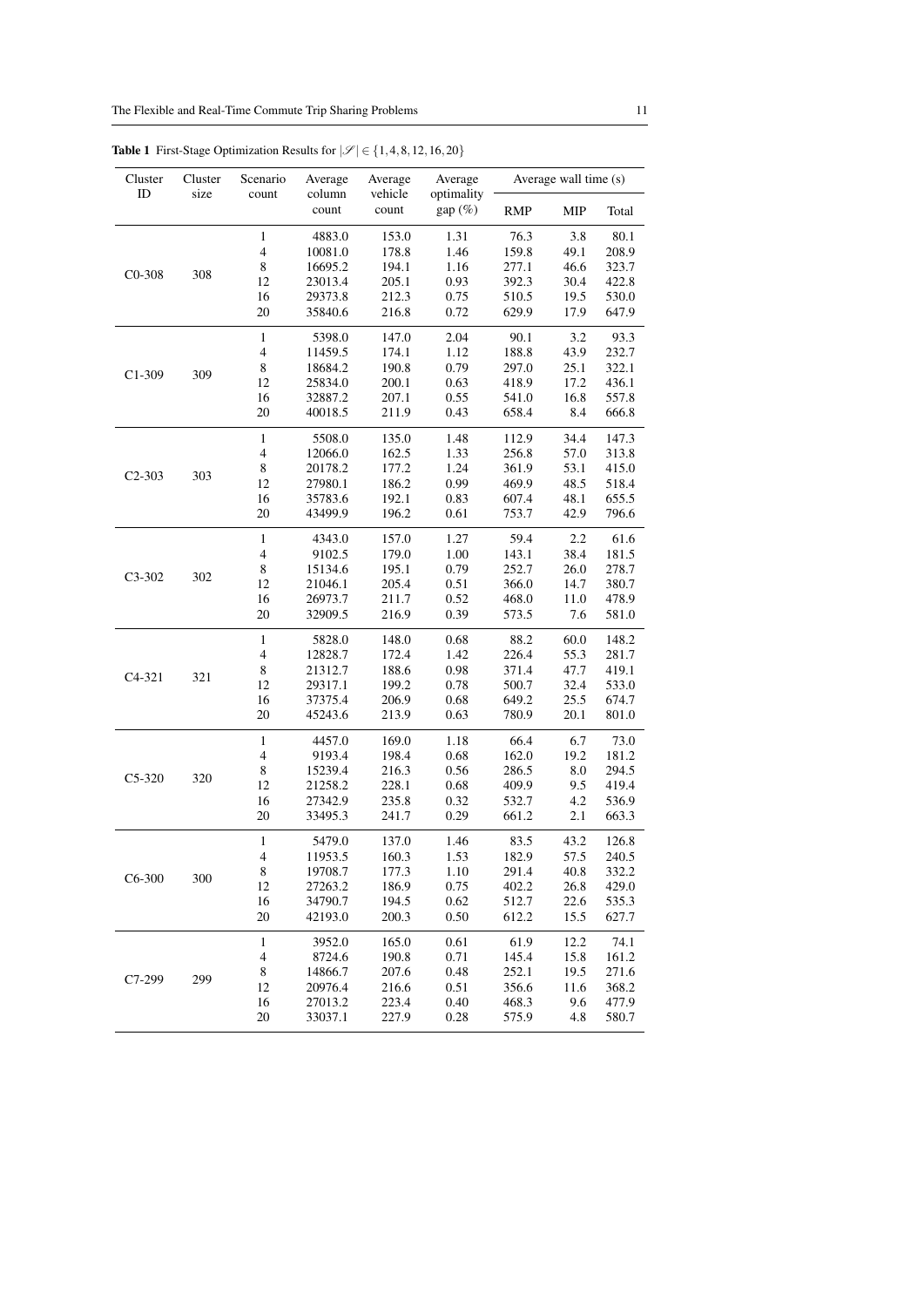

Fig. 7 Average Number of Uncovered Riders from the FCTSP for Cluster C1-309.



Fig. 8 Average Number of Uncovered Riders and Vehicle Count Results of the FCTSP for Several Clusters with  $|\mathcal{S}| = \{1, 4, 8, 12, 16, 20\}$  and  $f = 0.2$ .

Fig. 9 Average Number of Uncovered Riders and Vehicle Count Results of the FCTSP for Several Clusters with  $|\mathcal{S}| = \{1, 4, 8, 12, 16, 20\}$  and  $f = 1.0$ .

for  $f \in [0.0, 1.0]$ . As expected, all riders are covered when  $f = 0.0$  (as every set  $\mathscr S$  contains  $s_{\text{expected}}$ ). Moreover, the number of uncovered riders generally increases with  $f$  for any fixed  $|\mathscr{S}|$ , indicating the increasing challenge of accommodating progressively more changing schedules. However, when *f* is fixed, the average number of uncovered riders becomes smaller as  $|\mathscr{S}|$  is increased, signifying an increase in plan robustness. The marginal benefits, however, diminish with increasing  $|\mathcal{S}|$ , and they come at the price of increases in vehicle count as shown in Figure 6. This trade-off is further illustrated in Figures 8 and 9 which plot the average number of uncovered riders for several clusters against their corresponding vehicle counts for each  $|\mathscr{S}| \in \{1, 4, 8, 12, 16, 20\}$  when  $f = 0.2$  and  $f = 1.0$  respectively. Each point in the figures represents the average number of uncovered riders and the vehicle count results for a specific  $|\mathscr{S}|$  value and, for each curve, as  $|\mathscr{S}|$  increases going from left to right, so do plan robustness and vehicle count, highlighting the trade-off between robustness and vehicle reduction.

*The RT-CTSP* The next results consider the RT-CTSP on the same instances for  $\Delta_{opt} = 10$ mins,  $|\mathscr{S}| \in \{1, 12\}$ , and  $\Delta_{\text{lead}} \in \{30, 60, 90\}$  mins. Table 3 summarizes these results. The first four columns list cluster IDs, cluster sizes, sampled scenario counts, and lead times values, while the remaining six show results of the algorithm for each  $f \in \{0.0, 0.2, 0.4, 0.6, 0.8, \ldots\}$ 1.0} in terms of the average number of uncovered riders from 25 samples for each *f* value. Figure 10 then illustrates the results for cluster C1-309 and includes results of the FCTSP for additional perspective. As expected, the robustness of the rolling-horizon method is never better than that of the FCTSP. However, results of the former is only slightly worse than the latter when  $|\mathscr{S}| = 12$ , demonstrating the viability of the real-time approach. Its results also quickly approach those of the FCTSP as the lead time is increased.

*Evaluating the Plan Robustness-Vehicle Reduction Trade-Off* Figure 11 reexamines the average uncovered riders-vehicle count curve of cluster  $C2-303$  when  $f = 1.0$ , which is a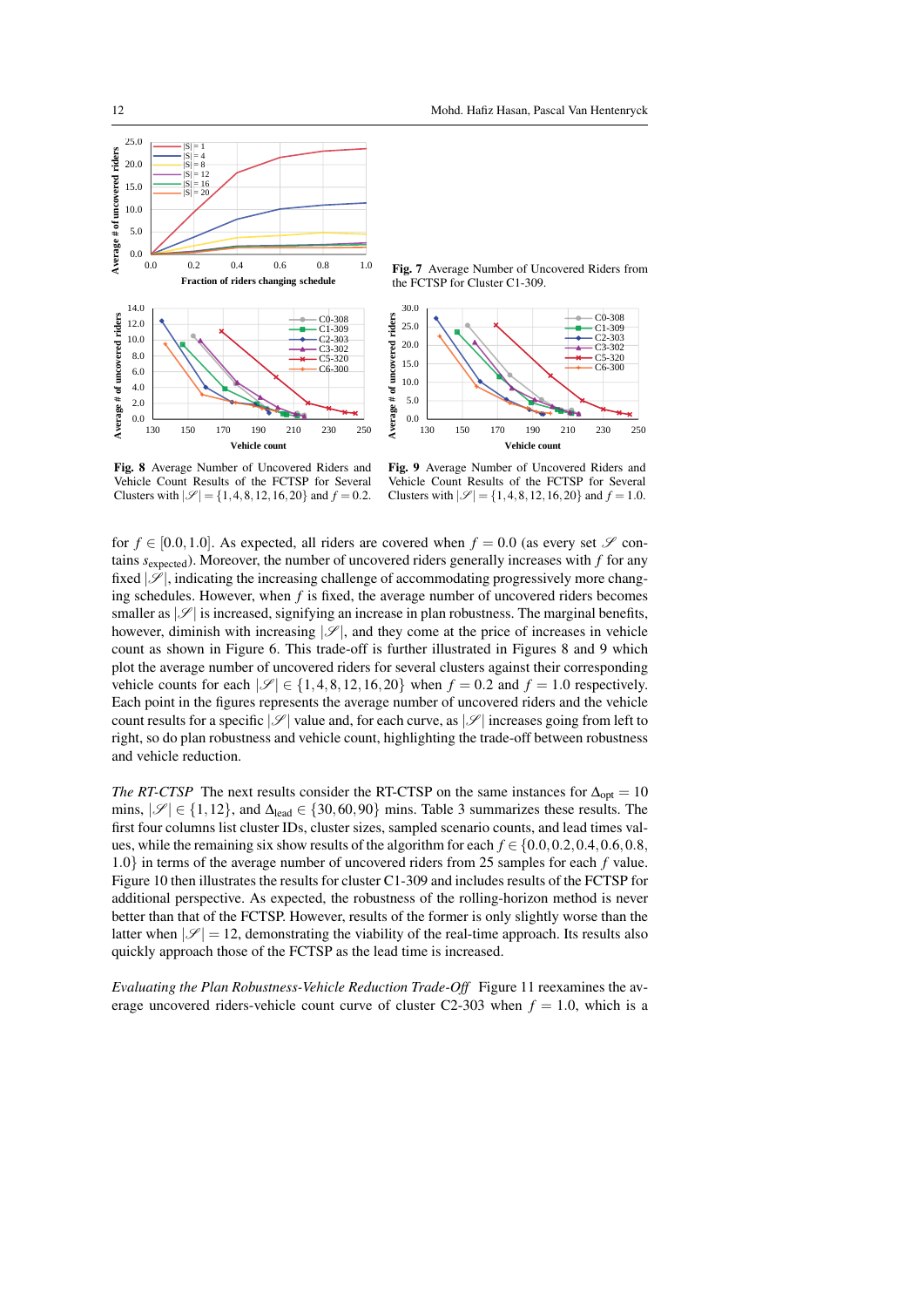| Cluster    | Cluster | Scenario                                                        | Vehicle                                | Average # of uncovered riders          |                                         |                                          |                                          |                                          |                                          |
|------------|---------|-----------------------------------------------------------------|----------------------------------------|----------------------------------------|-----------------------------------------|------------------------------------------|------------------------------------------|------------------------------------------|------------------------------------------|
| ID         | size    | count                                                           | count                                  | $f = 0.0$                              | $f = 0.2$                               | $f = 0.4$                                | $f = 0.6$                                | $f = 0.8$                                | $f = 1.0$                                |
| $CO-308$   | 308     | $\mathbf{1}$<br>$\overline{\mathbf{4}}$<br>8<br>12<br>16        | 153<br>177<br>195<br>206<br>212        | 0.0<br>0.0<br>0.0<br>0.0<br>0.0        | 10.5<br>4.5<br>1.4<br>0.7<br>0.8        | 17.1<br>8.1<br>3.2<br>1.8<br>1.3         | 21.3<br>10.0<br>4.0<br>2.1<br>1.5        | 24.8<br>10.9<br>4.8<br>2.8<br>2.2        | 25.4<br>12.0<br>5.3<br>2.5<br>2.5        |
|            |         | 20                                                              | 216                                    | 0.0                                    | 0.5                                     | 1.0                                      | 1.2                                      | 1.4                                      | 1.4                                      |
| $CO-308$   | 308     | $\mathbf{1}$<br>$\overline{4}$<br>8<br>12<br>16<br>20           | 153<br>177<br>195<br>206<br>212<br>216 | 0.0<br>0.0<br>0.0<br>0.0<br>0.0<br>0.0 | 10.5<br>4.5<br>1.4<br>0.7<br>0.8<br>0.5 | 17.1<br>8.1<br>3.2<br>1.8<br>1.3<br>1.0  | 21.3<br>10.0<br>4.0<br>2.1<br>1.5<br>1.2 | 24.8<br>10.9<br>4.8<br>2.8<br>2.2<br>1.4 | 25.4<br>12.0<br>5.3<br>2.5<br>2.5<br>1.4 |
| $C2 - 303$ | 303     | $\mathbf{1}$<br>$\overline{4}$<br>$\,$ 8 $\,$<br>12<br>16<br>20 | 135<br>160<br>175<br>188<br>195<br>196 | 0.0<br>0.0<br>0.0<br>0.0<br>0.0<br>0.0 | 12.4<br>4.0<br>2.2<br>1.8<br>1.2<br>0.8 | 20.1<br>7.7<br>3.8<br>2.2<br>1.5<br>1.2  | 25.8<br>9.8<br>5.2<br>2.2<br>1.4<br>1.1  | 27.2<br>10.0<br>5.3<br>2.3<br>1.4<br>1.1 | 27.4<br>10.2<br>5.4<br>2.6<br>1.5<br>1.4 |
| C3-302     | 302     | $\mathbf{1}$<br>$\overline{4}$<br>8<br>12<br>16<br>20           | 157<br>178<br>191<br>201<br>211<br>216 | 0.0<br>0.0<br>0.0<br>0.0<br>0.0<br>0.0 | 10.0<br>4.6<br>2.8<br>1.5<br>0.6<br>0.4 | 17.4<br>8.1<br>4.8<br>3.5<br>2.2<br>1.5  | 19.3<br>7.3<br>4.6<br>2.8<br>1.7<br>1.0  | 21.9<br>8.6<br>5.5<br>3.9<br>2.3<br>1.9  | 20.9<br>8.4<br>5.3<br>3.5<br>1.8<br>1.5  |
| $C4-321$   | 321     | $\mathbf{1}$<br>$\overline{4}$<br>8<br>12<br>16<br>20           | 148<br>169<br>184<br>195<br>203<br>211 | 0.0<br>0.0<br>0.0<br>0.0<br>0.0<br>0.0 | 9.3<br>5.2<br>3.0<br>1.4<br>1.0<br>0.8  | 18.2<br>9.4<br>4.8<br>2.6<br>1.9<br>1.6  | 22.4<br>11.4<br>7.0<br>3.8<br>3.2<br>2.4 | 24.0<br>11.4<br>6.2<br>3.6<br>2.5<br>2.0 | 25.0<br>12.8<br>7.7<br>4.6<br>3.2<br>2.1 |
| $C5-320$   | 320     | $\mathbf{1}$<br>$\overline{\mathbf{4}}$<br>8<br>12<br>16<br>20  | 169<br>200<br>218<br>230<br>239<br>245 | 0.0<br>0.0<br>0.0<br>0.0<br>0.0<br>0.0 | 11.1<br>5.3<br>2.0<br>1.4<br>0.9<br>0.8 | 20.5<br>10.2<br>4.8<br>2.8<br>1.5<br>1.2 | 26.7<br>12.1<br>5.8<br>3.3<br>1.8<br>1.3 | 26.8<br>11.8<br>5.4<br>3.1<br>1.9<br>1.4 | 25.5<br>11.8<br>5.1<br>2.7<br>1.8<br>1.3 |
| $C6-300$   | 300     | $\mathbf{1}$<br>$\overline{4}$<br>8<br>12<br>16<br>20           | 137<br>158<br>177<br>187<br>192<br>200 | 0.0<br>0.0<br>0.0<br>0.0<br>0.0<br>0.0 | 9.5<br>3.1<br>2.1<br>1.7<br>1.4<br>1.0  | 17.6<br>6.8<br>4.5<br>3.2<br>1.7<br>1.3  | 23.5<br>9.1<br>5.2<br>3.9<br>2.6<br>1.8  | 22.5<br>9.2<br>4.9<br>3.9<br>2.5<br>2.0  | 22.5<br>8.9<br>4.4<br>3.0<br>2.0<br>1.6  |
| C7-299     | 299     | $\mathbf{1}$<br>$\overline{4}$<br>8<br>12<br>16<br>20           | 165<br>192<br>211<br>218<br>227<br>228 | 0.0<br>0.0<br>0.0<br>0.0<br>0.0<br>0.0 | 8.6<br>3.9<br>1.6<br>1.8<br>0.8<br>0.6  | 17.4<br>7.3<br>2.8<br>2.8<br>1.5<br>1.4  | 21.7<br>8.0<br>3.3<br>3.0<br>1.2<br>1.1  | 23.4<br>8.0<br>4.7<br>3.7<br>2.4<br>2.1  | 24.0<br>9.4<br>3.8<br>3.7<br>1.6<br>1.4  |

**Table 2** FCTSP Results for  $|\mathcal{S}|$  ∈ {1,4,8,12,16,20} and *f* ∈ {0.0,0.2,0.4,0.6,0.8, 1.0}.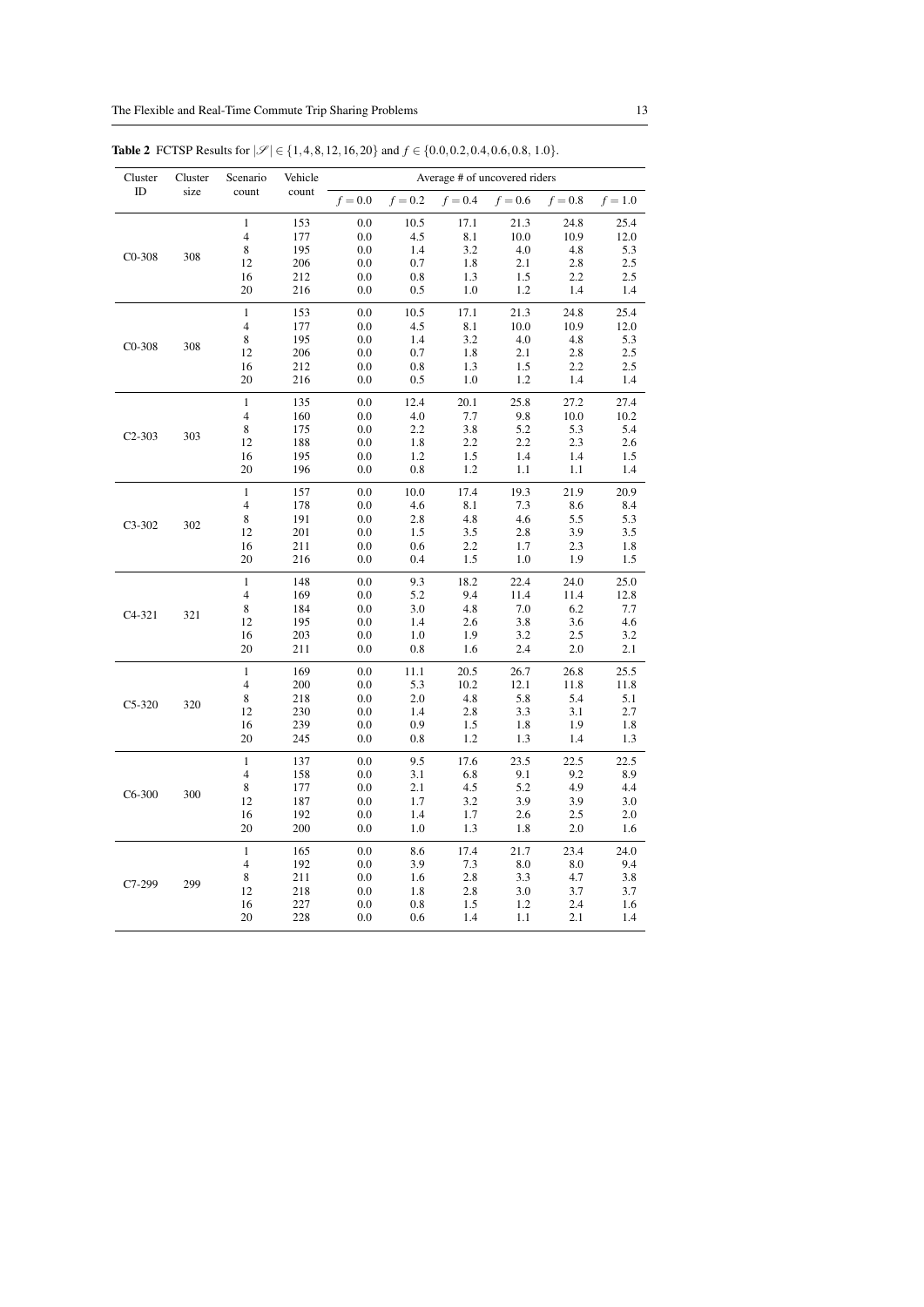|                                     |  |  |  |  | <b>Table 3</b> RT-CTSP Results for $\Delta_{opt} = 10$ mins, $ \mathcal{S}  \in \{1, 12\}$ , $\Delta_{lead} \in \{30, 60, 90\}$ mins, and $f \in$ |  |  |
|-------------------------------------|--|--|--|--|---------------------------------------------------------------------------------------------------------------------------------------------------|--|--|
| $\{0.0, 0.2, 0.4, 0.6, 0.8, 1.0\}.$ |  |  |  |  |                                                                                                                                                   |  |  |

| Cluster    | Cluster | Scenario     | Lead time | Average # of uncovered riders |              |              |              |              |              |      |
|------------|---------|--------------|-----------|-------------------------------|--------------|--------------|--------------|--------------|--------------|------|
| ID         | size    | count        | (mins)    | $f = 0.0$                     | $f = 0.2$    | $f = 0.4$    | $f = 0.6$    | $f = 0.8$    | $f = 1.0$    |      |
| $CO-308$   |         |              | 30        | 9.0                           | 17.8         | 24.2         | 28.7         | 33.0         | 33.2         |      |
|            |         | $\mathbf{1}$ | 60        | 1.0                           | 11.8         | 18.1         | 22.5         | 25.8         | 26.6         |      |
|            | 308     |              | 90        | 0.0                           | 11.1         | 17.4         | 21.6         | 25.2         | 25.7         |      |
|            |         |              | 30        | 0.0                           | 1.7          | 2.9          | 3.5          | 4.8          | 4.6          |      |
|            |         | 12           | 60        | 0.0                           | 0.8          | 1.8          | 2.1          | 2.8          | 2.6          |      |
|            |         |              | 90        | 0.0                           | 0.7          | 1.8          | 2.1          | 2.8          | 2.5          |      |
|            |         |              | 30        | 5.0                           | 17.0         | 26.4         | 31.7         | 31.5         | 32.6         |      |
|            |         | $\mathbf{1}$ | 60        | 0.0                           | 11.1         | 19.8         | 23.4         | 24.6         | 24.9         |      |
| $C1-309$   | 309     |              | 90        | 0.0                           | 10.0         | 18.7         | 22.0         | 23.5         | 24.0         |      |
|            |         |              | 30        | 0.0                           | 1.8          | 3.0          | 3.6          | 4.4          | 4.0          |      |
|            |         | 12           | 60        | 0.0                           | 0.7          | 1.8          | 2.0          | 2.2          | 2.6          |      |
|            |         |              | 90        | 0.0                           | 0.7          | 1.8          | 2.0          | 2.2          | 2.6          |      |
|            |         |              | 30        | 6.0                           | 19.6         | 28.2         | 33.7         | 34.9         | 35.6         |      |
|            |         | $\mathbf{1}$ | 60        | 0.0                           | 14.1         | 21.4         | 27.3         | 28.4         | 28.8         |      |
| $C2 - 303$ | 303     |              | 90        | 0.0                           | 13.0         | 20.5         | 26.4         | 27.6         | 27.9         |      |
|            |         |              | 30        | 3.0                           | 4.3          | 4.6          | 4.9          | 5.2          | 6.4          |      |
|            |         | 12           | 60        | 0.0                           | 2.2          | 2.4          | 2.4          | 2.4          | 2.8          |      |
|            |         |              | 90        | 0.0                           | 1.9          | 2.2          | 2.2          | 2.3          | 2.6          |      |
|            | 302     |              | 30        | 3.0                           | 16.4         | 24.7         | 26.5         | 28.5         | 28.1         |      |
| $C3 - 302$ |         | 1            | 60        | 0.0                           | 11.1         | 18.4         | 20.5         | 22.2         | 21.8         |      |
|            |         |              | 90        | 0.0                           | 10.4         | 17.6         | 19.5         | 22.0         | 21.0         |      |
|            |         |              | 30        | 0.0                           | 2.9          | 5.4          | 5.1          | 6.3          | 5.4          |      |
|            |         | 12           | 60        | 0.0                           | 1.6          | 3.6          | 3.0          | 4.1          | 3.6          |      |
|            |         |              | 90        | 0.0                           | 1.5          | 3.5          | 2.8          | 3.9          | 3.5          |      |
|            |         |              | 30        | 6.0                           | 17.3         | 27.0         | 31.5         | 32.7         | 34.1         |      |
|            |         | $\mathbf{1}$ | 60<br>90  | 0.0<br>0.0                    | 11.0<br>10.0 | 20.0<br>18.8 | 24.4<br>23.0 | 26.1<br>24.7 | 26.9<br>25.6 |      |
| $C4-321$   | 321     |              |           |                               |              |              |              |              |              |      |
|            |         |              | 30        | 2.0                           | 4.4          | 5.6          | 6.3          | 6.0          | 8.0          |      |
|            |         | 12           | 60<br>90  | 0.0<br>0.0                    | 1.6<br>1.4   | 2.8<br>2.6   | 3.9<br>3.8   | 3.8<br>3.6   | 5.1<br>4.7   |      |
|            |         |              |           |                               |              |              |              |              |              |      |
|            |         | $\mathbf{1}$ | 30<br>60  | 1.0<br>0.0                    | 16.3<br>12.2 | 27.5<br>21.7 | 32.1<br>27.3 | 32.7<br>27.7 | 31.6<br>26.1 |      |
|            |         |              |           | 90                            | 0.0          | 11.6         | 20.8         | 26.7         | 27.0         | 25.6 |
| $C5-320$   | 320     |              |           |                               |              |              |              |              |              |      |
|            |         | 12           | 30<br>60  | 1.0<br>0.0                    | 2.8<br>1.5   | 4.0<br>2.9   | 4.9<br>3.4   | 4.4<br>3.1   | 3.8<br>2.8   |      |
|            |         |              | 90        | 0.0                           | 1.4          | 2.8          | 3.3          | 3.1          | 2.7          |      |
|            |         |              |           |                               |              |              |              |              |              |      |
|            |         |              | 30<br>60  | 8.0<br>0.0                    | 16.8<br>11.2 | 26.3<br>19.4 | 32.4<br>25.6 | 30.9<br>24.0 | 30.6<br>24.0 |      |
|            |         | $\mathbf{1}$ | 90        | 0.0                           | 10.1         | 18.2         | 23.9         | 22.9         | 23.1         |      |
| $C6-300$   | 300     |              |           |                               |              |              |              |              |              |      |
|            |         | 12           | 30<br>60  | 2.0<br>$0.0\,$                | 3.1<br>1.8   | 5.5<br>3.3   | 6.6<br>4.1   | 6.3<br>4.1   | 6.0<br>3.0   |      |
|            |         |              | 90        | 0.0                           | 1.7          | 3.3          | 4.0          | 3.9          | 3.0          |      |
|            |         |              | 30        | 5.0                           | 14.6         | 22.9         | 27.0         | 28.3         | 29.6         |      |
|            |         | $\mathbf{1}$ | 60        | 0.0                           | 9.6          | 18.4         | 22.7         | 23.8         | 24.6         |      |
| C7-299     | 299     |              | 90        | 0.0                           | 8.7          | 17.6         | 21.8         | 23.4         | 24.1         |      |
|            |         |              | 30        | 1.0                           | 3.3          | 4.2          | 4.6          | 5.0          | 5.0          |      |
|            |         | $12\,$       | 60        | $0.0\,$                       | $2.0\,$      | 3.0          | 3.1          | 3.8          | 3.7          |      |
|            |         |              |           |                               | 90           | 0.0          | 1.9          | 2.8          | 3.0          | 3.7  |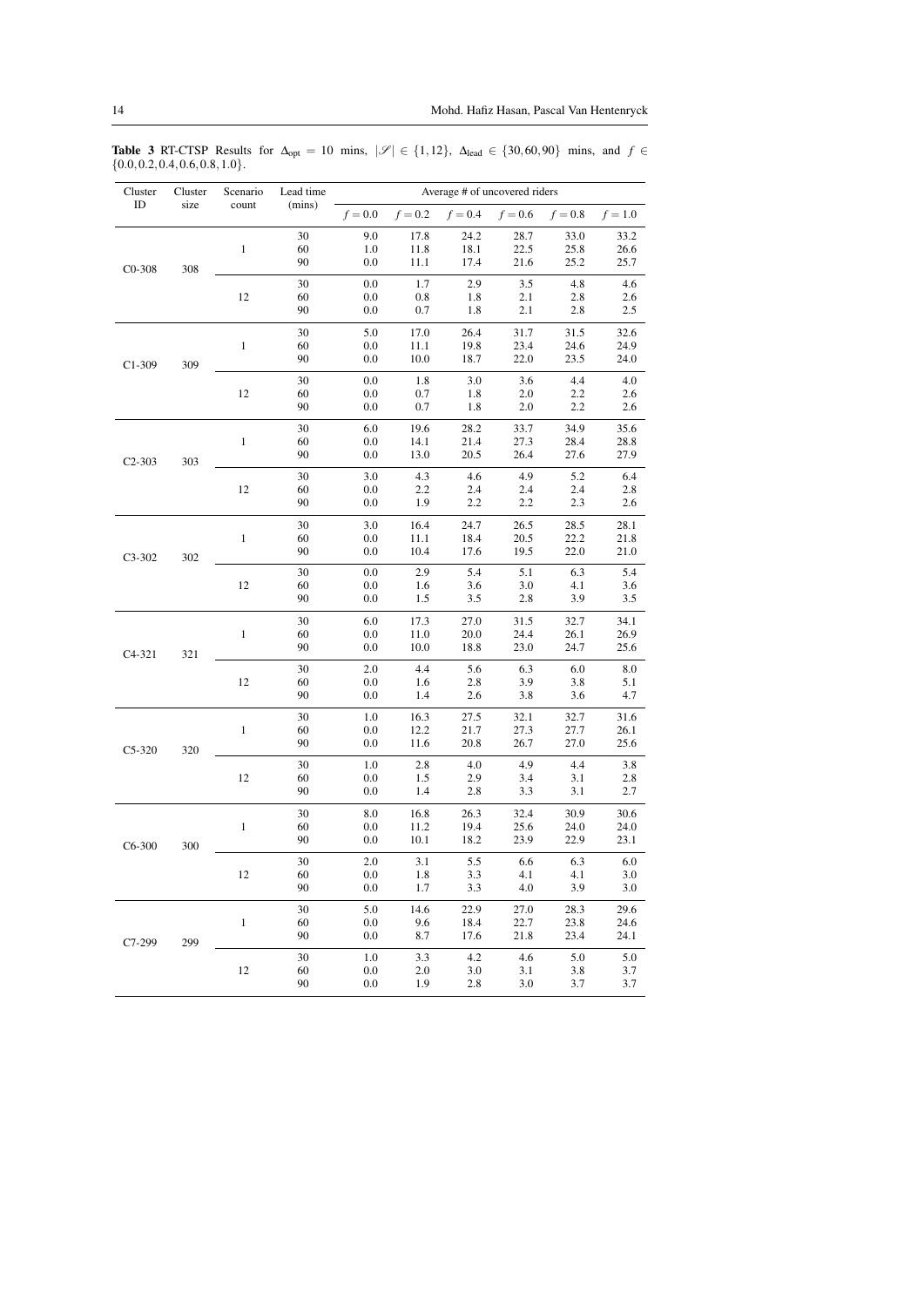

Fig. 10 Average Number of Uncovered Riders from the RT-CTSP for Cluster C1-309.



worst-case scenario obviously. Each point on the curve represents a potential operating point for the ride-sharing platform, and the goal is to find the point with the best trade-off between plan robustness and vehicle reduction. Let  $\Delta_u$  and  $\Delta_v$  denote the change in the number of uncovered riders and the change in vehicle count respectively resulting from moving between two points along the curve, and let  $c<sub>u</sub>$  and  $c<sub>v</sub>$  be the cost per uncovered rider and the cost per unit of vehicle increase respectively. The marginal cost when moving between two points is therefore given by  $\Delta_u c_u + \Delta_v c_v$ . Having negative marginal cost will lead to reductions in operating cost, and therefore moving from one point on the curve to another is beneficial when  $\Delta_u c_u + \Delta_v c_v < 0$ . Rearranging the inequality results in  $c_v/c_u < -\Delta_u/\Delta_v$  where  $\Delta_u/\Delta_v$ is given by the slope of the curve. Therefore, it is beneficial to move right along the curve when the  $c_v/c_u$  ratio is less then the negative of the curve's slope.

For instance, consider the leftmost curve segment in Figure 11 which has a slope of −0.69. Suppose the cost of an uncovered rider is given by the average price of using a ride-hailing service to cover a return trip, while the cost per unit of vehicle increase is well represented by the per-day cost of a parking lot (which in turn is given by its total cost amortized over its useful lifetime). Then suppose a scenario in which  $c_u = $15$  and  $c_v = $8$ . The  $c_v/c_u$  ratio is 0.53 which is less than the negative of the slope. Therefore it is beneficial to move from the point with  $|\mathscr{S}| = 1$  to that with  $|\mathscr{S}| = 4$  as it will result in a marginal cost of −\$57. However, suppose an alternate scenario whereby  $c_u = c_v = $12$ . The  $c_v/c_u$  ratio is now 1.0 which is larger than the negative of the slope. In this case, it is beneficial to just stay at the point where  $|\mathscr{S}| = 1$  as moving to the right neighboring point will result in an increase in operating cost.

#### 6 Conclusion

This paper proposes a two-stage algorithm for generating robust plans for the FCTSP and the RT-CTSP. It addresses a practical setting in which there are uncertainties associated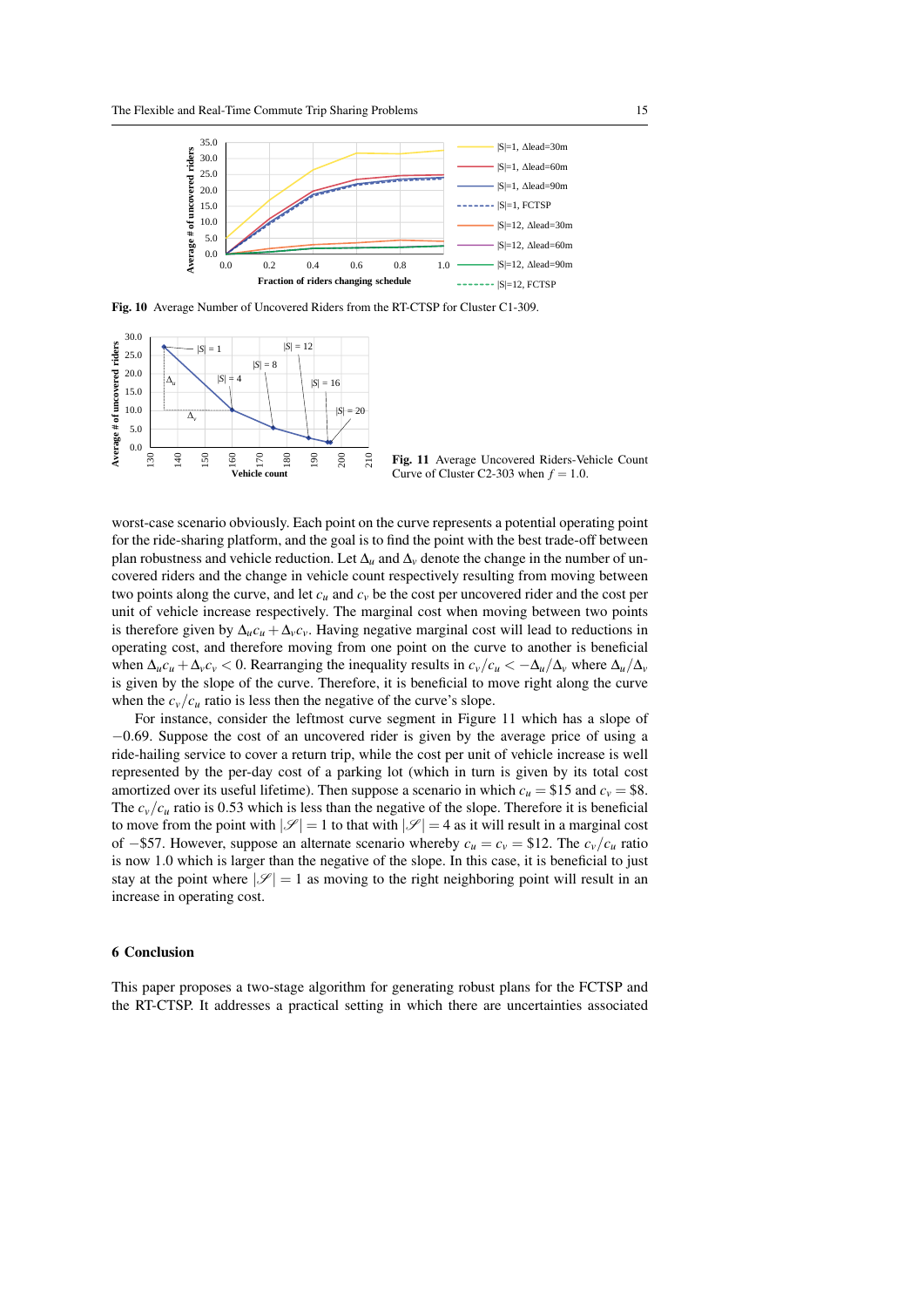with the schedules of outbound trips by incorporating scenario sampling, a method which assumes the availability of historical data on trip schedules to which probability distributions can be fit and sampled to obtain potential scenarios. A model which optimizes the routing plan for a single inbound and multiple sampled outbound scenarios is first solved to select daily drivers and their inbound routes. The outbound routing plan is then obtained either statically for the FCTSP or dynamically for the RT-FCTSP by solving a different model on just outbound trips once their schedules have been confirmed. When applied on a real-world dataset of commute trips, the results show that plan robustness generally increases with sampled scenario count. The only drawback is that the robustness is also accompanied by an increase in vehicle count. Therefore, a method which compares the per-unit price ratio of vehicle increase to uncovered riders is proposed to best evaluate the trade-off between plan robustness and vehicle reduction.

#### Acknowledgement

We would like to thank Stephen Dolen from Logistics, Transportation, and Parking of the University of Michigan for his assistance in obtaining the dataset used in this research. Part of this research was funded by NSF Grant 1854684 and the Rackham Graduate Student Research Grant. This research was also supported in part through computational resources and services provided by Advanced Research Computing at the University of Michigan.

#### References

- 1. Bent, R.W., Van Hentenryck, P.: Scenario-based planning for partially dynamic vehicle routing with stochastic customers. Operations Research 52(6), 977–987 (2004)
- 2. Cordeau, J.F.: A branch-and-cut algorithm for the dial-a-ride problem. Operations Research 54(3), 573– 586 (2006)
- 3. Cordeau, J.F., Laporte, G.: A tabu search heuristic for the static multi-vehicle dial-a-ride problem. Transportation Research Part B: Methodological 37(6), 579–594 (2003)
- 4. Desrochers, M.: An algorithm for the shortest path problem with resource constraints. Tech. Rep. G-88- 27, Les Cahiers du GERAD (1988)
- 5. Dumas, Y., Desrosiers, J., Soumis, F.: The pickup and delivery problem with time windows. European Journal of Operational Research 54(1), 7–22 (1991)
- 6. Farley, A.A.: A note on bounding a class of linear programming problems, including cutting stock problems. Operations Research 38(5), 922–923 (1990)
- 7. Hasan, M.H., Van Hentenryck, P., Budak, C., Chen, J., Chaudhry, C.: Community-based trip sharing for urban commuting. In: Proceedings of the Thirty-Second AAAI Conference on Artificial Intelligence, AAAI-18, pp. 6589–6597. AAAI Press, California, USA (2018)
- 8. Hasan, M.H., Van Hentenryck, P., Legrain, A.: The commute trip sharing problem. arXiv e-prints arXiv:1904.11017 (2019)
- 9. Hunsaker, B., Savelsbergh, M.W.P.: Efficient feasibility testing for dial-a-ride problems. Operations Research Letters 30(3), 169–173 (2002)
- 10. Jaw, J.J., Odoni, A.R., Psaraftis, H.N., Wilson, N.H.: A heuristic algorithm for the multi-vehicle advance request dial-a-ride problem with time windows. Transportation Research Part B: Methodological 20(3), 243–257 (1986)
- 11. Raghunathan, A.U., Bergman, D., Hooker, J., Serra, T., Kobori, S.: The integrated last-mile transportation problem (ILMTP). In: Twenty-Eighth International Conference on Automated Planning and Scheduling, ICAPS 2018, pp. 388–397. AAAI Press, California, USA (2018)
- 12. Raghunathan, A.U., Bergman, D., Hooker, J., Serra, T., Kobori, S.: Seamless multimodal transportation scheduling. arXiv e-prints arXiv:1807.09676 (2018)
- 13. Savelsbergh, M.W.P.: Local search in routing problems with time windows. Annals of Operations Research 4(1), 285–305 (1985)